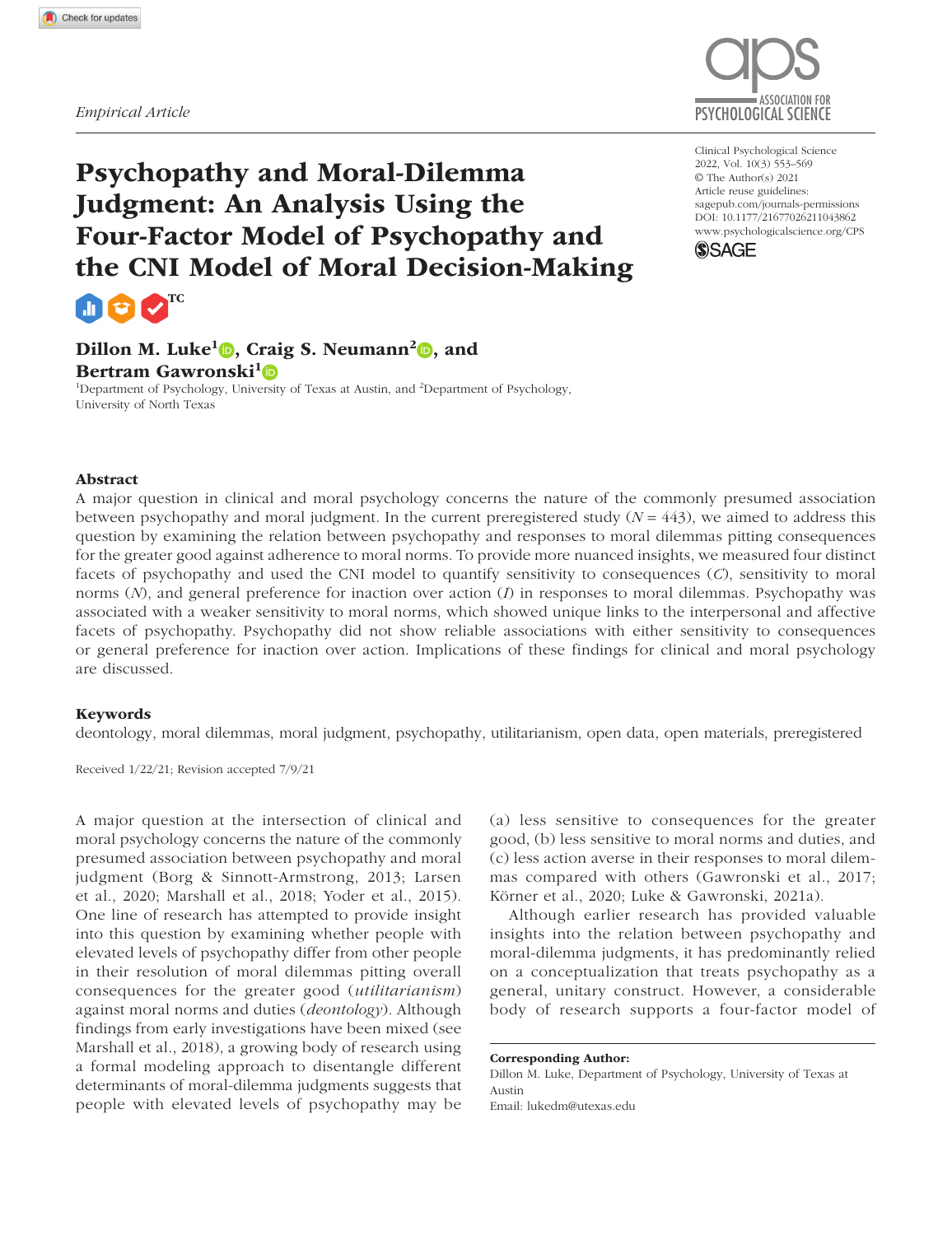psychopathy (e.g., Neumann et al., 2007, 2015), in which psychopathy is conceptualized as a multifarious construct comprising interpersonal, affective, lifestyle, and antisocial facets (Hare & Neumann, 2008). Given that these facets have been differentially associated with individual differences in cognitive and emotional processing (e.g., Garofalo et al., 2020; Vitacco et al., 2005), it is possible that different facets of psychopathy contribute in unique ways to the complex associations between psychopathy and different aspects of moraldilemma judgments.

The purpose of the current research was to investigate this possibility by examining the relation between psychopathy and moral-dilemma judgments at the facet level. To this end, we conceptualized and measured psychopathy according to the four-factor model (Hare & Neumann, 2008), which allowed us to examine how interpersonal, affective, lifestyle, and antisocial facets uniquely contribute to disagreements about the appropriate resolution of moral dilemmas. In line with past research (Gawronski et al., 2017; Körner et al., 2020; Luke & Gawronski, 2021a), we used the CNI model to independently quantify sensitivity to consequences (*C*), sensitivity to moral norms (*N*), and general preference for inaction over action (*I*) in responses to moral dilemmas. Our main question was whether previously obtained associations between psychopathy and the three aspects of moraldilemma judgments are driven by different facets of psychopathy.

# Psychopathy and Moral-Dilemma Judgment

A major line of research in psychology has examined how people resolve moral dilemmas that pit the maximization of consequences for the greater good against adherence to moral norms and duties. One of the best known examples of this type of dilemma is the trolley problem, a scenario in which a runaway trolley is set to collide with and kill five workers. In a version of this scenario called the *switch dilemma* (Foot, 1967), it is possible to pull a lever that would redirect the trolley onto a track with one worker instead of five. In another version of this scenario called the *footbridge dilemma* (Thomson, 1985), it is possible to push a large man in front of the path of the trolley, which would result in his death but halt the progress of the trolley toward the five workers. Judgments in favor of these actions have been described as *utilitarian* in the sense that they maximize consequences for the greater good (e.g., save the most lives possible), whereas judgments opposing these actions have been described as *deontological* in that they conform to applicable moral norms and duties (e.g., prohibitions against murder; Conway et al., 2018).

Using this paradigm, a large body of research has examined the relation between psychopathy and moraldilemma judgment. Findings across this research have been mixed; some studies suggest no relation between psychopathy and moral-dilemma judgments (e.g., Cima et al., 2010; Glenn et al., 2009), and other studies suggest a positive association between psychopathy and preference for utilitarian over deontological judgments (e.g., Bartels & Pizarro, 2011; Glenn et al., 2010). A recent meta-analysis provided some clarity into this relation. It suggests a small to moderate positive association  $(r = .26)$  between psychopathy and preference for utilitarian over deontological judgments (Marshall et al., 2018).

# Limitations of the Traditional Moral Dilemma Paradigm

Although meta-analytic evidence suggests a positive association between psychopathy and preference for utilitarian over deontological judgments, several methodological issues limit the interpretation of this finding. One issue is that the moral dilemmas traditionally used in past research pit consequences for the greater good against adherence to moral norms and duties. As a result, responses to moral dilemmas reflect relative preferences for utilitarian judgment over deontological judgment rather than absolute preferences for either. Because the processes underlying utilitarian and deontological judgments are presumed to be independent, confounding utilitarian and deontological judgment in a forced choice of one over the other leaves unclear whether differences in moral-dilemma judgments reflect differences in the tendency to make utilitarian judgments, differences in the tendency to make deontological judgments, or differences in both (Conway & Gawronski, 2013). A second issue in traditional moraldilemma research is that maximization of consequences for the greater good usually entails action (e.g., pulling the lever, pushing the large man), whereas adherence to moral norms and duties usually entails inaction (e.g., not pulling the lever, not pushing the large man). As a result, preference for utilitarian judgment is further confounded with a general preference for acting, whereas preference for deontological judgment is further confounded with a general preference for not acting (Crone & Laham, 2017).

Taking these issues together, it is unclear whether differences in responses to traditional moral dilemmas reflect (a) differences in the tendency to maximize consequences for the greater good, (b) differences in the tendency to adhere to moral norms and duties, or (c)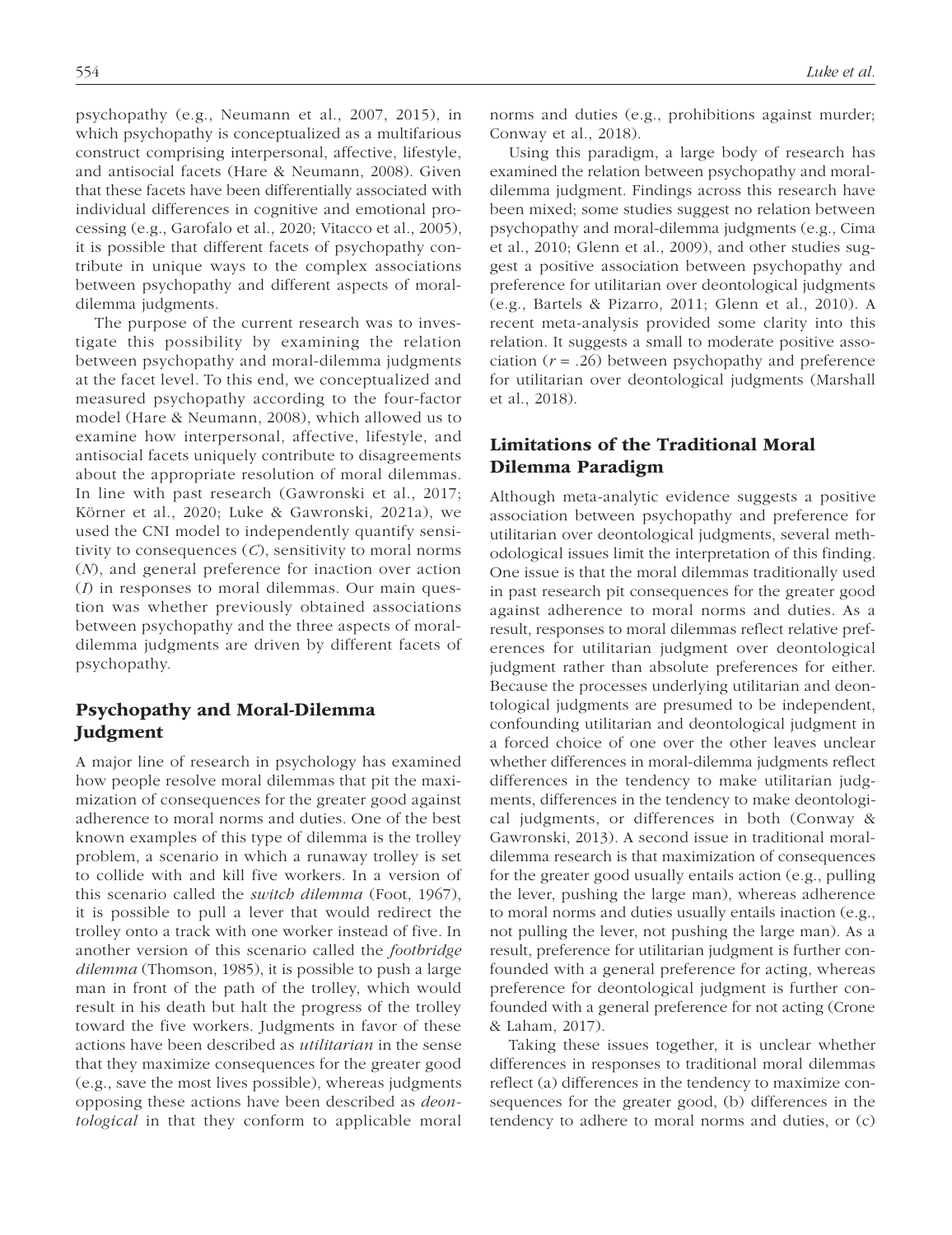differences in general action preferences. Applied to the case of psychopathy, the meta-analytic finding that people with elevated levels of psychopathy show greater preference for utilitarian judgment over deontological judgment compared with other people could therefore reflect (a) a stronger tendency to maximize consequences, (b) a weaker tendency to adhere to moral norms, (c) a weaker level of action aversion, or (d) a more complex pattern of differences. To distinguish between these possibilities, a recent line of research has used the CNI model of moral decision-making (Gawronski et al., 2017) to separately quantify the distinct factors underlying moral-dilemma judgments.

## The CNI Model

The CNI model is a multinomial model (see Hütter & Klauer, 2016) developed to separately quantify sensitivity to consequences, sensitivity to moral norms, and general preference for inaction over action in responses to moral dilemmas. Each of these determinants is quantified using patterns of responses to moral dilemmas that differ in terms of consequences (the action described in the dilemma either produces greater or smaller benefits than costs) and relevant moral norms (the action described in the dilemma is either prescribed or prohibited by a relevant moral norm). As shown in Figure 1, each determinant is represented by a parameter in the model and is associated with a unique pattern of responding across dilemma variations. Sensitivity to consequences is captured by the *C* parameter, which reflects the tendency to favor action in dilemmas in which the benefits of the action are greater than the costs and to favor inaction in dilemmas in which the benefits of the action are smaller than the costs (see the first row in Fig. 1). Sensitivity to moral norms is captured by the *N* parameter, which reflects the tendency to favor action in dilemmas in which action is prescribed by a moral norm and to favor inaction in dilemmas in which action is prohibited by a moral norm (second row in Fig. 1). General preference for inaction over action is captured by the *I* parameter, which reflects the tendency to generally favor inaction rather than action in moral dilemmas (third and fourth rows in Fig. 1).

Previous research using the CNI model has provided valuable insights into how psychopathy is associated with differences in sensitivity to consequences, sensitivity to moral norms, and general preference for inaction over action. In an initial investigation, Gawronski and colleagues (2017, Studies 4a and 4b) examined moraldilemma judgments among participants with psychopathy scores that placed them in either the lowest or highest quartile in the sample. Across two studies, participants with high psychopathy scores were found to be less sensitive to moral norms than participants with low psychopathy scores. In addition, participants with high psychopathy scores tended to be less sensitive to consequences and less action averse than participants with low psychopathy scores, but these differences were only marginal in one of the two studies. Körner and colleagues (2020) further investigated these relations using an individual-difference design that considered the full range of psychopathy scores. Across four studies, psychopathy showed reliable negative correlations with individual differences in sensitivity to consequences, sensitivity to moral norms, and general preference for inaction over action. Finally, Luke and Gawronski (2021a) replicated the negative correlations between psychopathy and the three factors underlying moral-dilemma judgments and further showed that psychopathy was associated with differences in both personal and perceived societal standards. Collectively, this line of work suggests that elevated levels of psychopathy are associated with (a) a weaker sensitivity to consequences, (b) a weaker sensitivity to moral norms, and (c) a weaker general preference for inaction rather than action.

## Four Facets of Psychopathy

Although previous research using the CNI model has provided valuable insights into the relation between psychopathy and different aspects of moral-dilemma judgments, this work has exclusively examined psychopathy as a general, unitary construct. However, there is substantial evidence for a broader conceptualization that treats psychopathy as a superordinate, multifarious construct underpinned by distinct interpersonal, affective, lifestyle, and antisocial facets (Neumann et al., 2007, 2015). The interpersonal facet includes characteristics such as pathological-lying tendencies and manipulativeness, the affective facet includes characteristics such as remorselessness and callousness, the lifestyle facet includes characteristics such as irresponsibility and impulsivity, and the antisocial facet includes characteristics such as delinquency and behavioral issues (Hare & Neumann, 2008). These facets have been shown to have differential relations with a range of individual-difference measures including intelligence (Vitacco et al., 2005), behavioral activation/inhibition (Hoppenbrouwers et al., 2015), executive functioning (Baskin-Sommers et al., 2015), and emotion regulation (Garofalo et al., 2020).

Given this body of findings, it is possible that the obtained associations between psychopathy and the three factors of moral-dilemma judgments reflect distinct relations with different facets of psychopathy.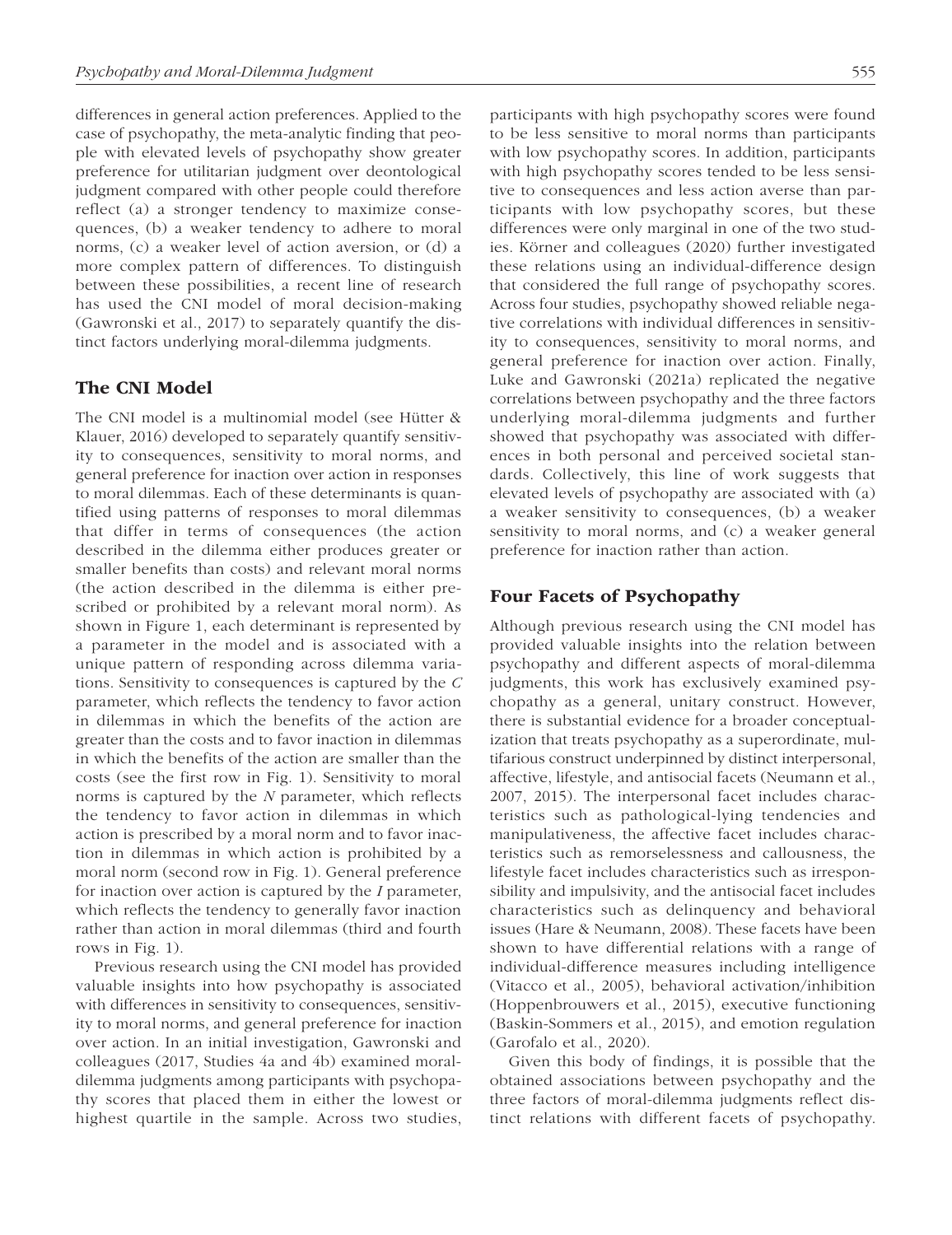

**Fig. 1.** CNI model of moral decision-making predicting action responses and inaction responses in moral dilemmas with proscriptive and prescriptive norms and consequences involving<br>benefits of action that are either great Fig. 1. CNI model of moral decision-making predicting action responses and inaction responses in moral dilemmas with proscriptive and prescriptive norms and consequences involving benefits of action that are either greater or smaller than costs of action. Copyright © 2017 by American Psychological Association. Reproduced with permission. Gawronski, B., Armstrong, J., Conway, P., Friesdorf, R., & Hütter, M. (2017). Consequences, norms, and generalized inaction in moral dilemmas: The CNI model of moral decision-making. *Journal of Personality and Social Psychology, 113*, 343–376.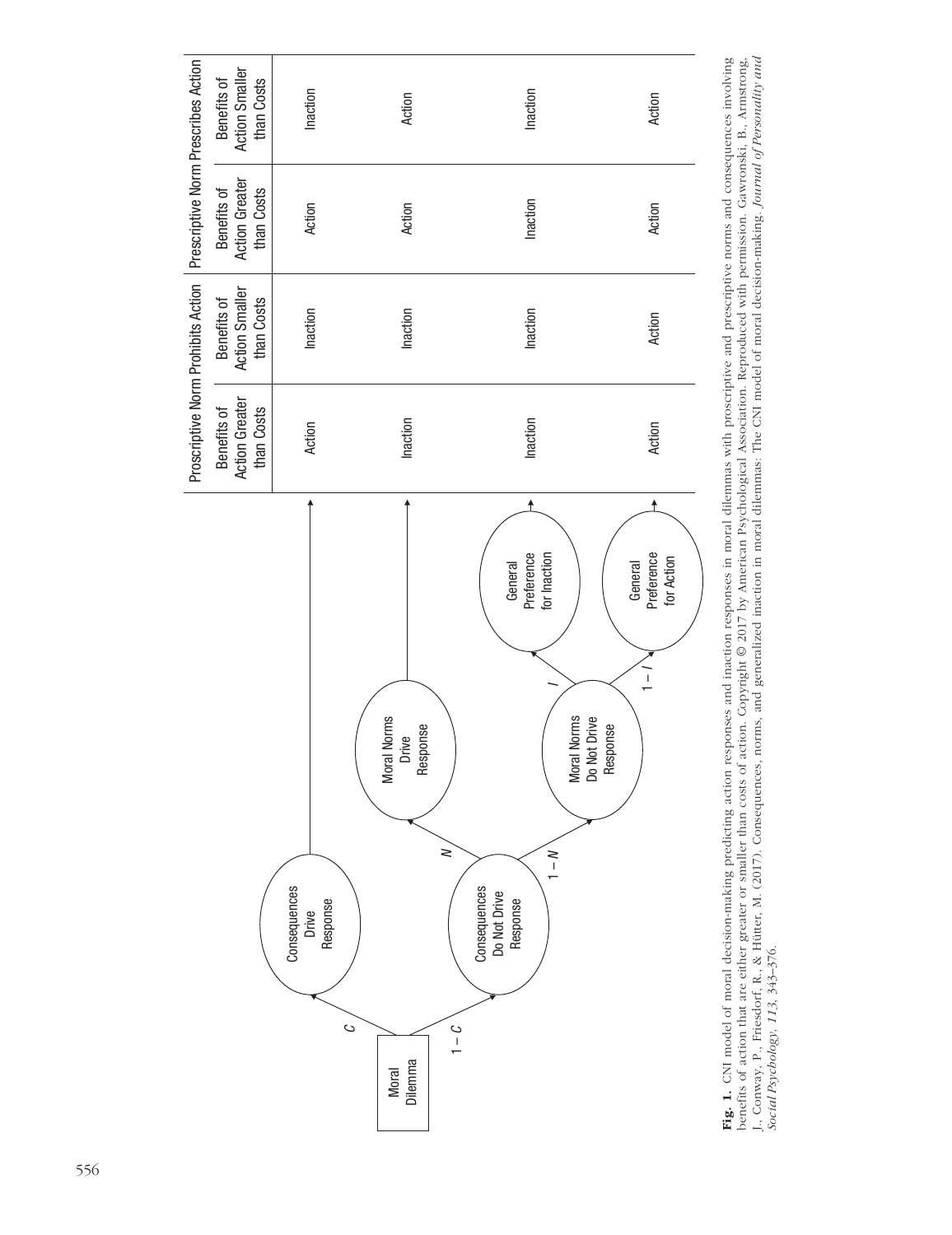Although the obtained association with sensitivity to consequences may be driven by one specific facet of psychopathy, the obtained association with sensitivity to moral norms may be driven by a different facet, and the obtained association with general action tendencies may be driven by yet another facet. The available data from previous studies are not suitable to address this question for several reasons. With the exception of one study by Gawronski et al. (2017, Study 4a), all previous studies using the CNI model to investigate associations between psychopathy and moral-dilemma judgments have used the primary psychopathy subscale of Levenson's Self-Report Psychopathy Scale (LSRP; Levenson et al., 1995). Although this subscale captures an important subset of features comprising psychopathy (e.g., interpersonal manipulativeness, lack of remorse), it does not capture other significant aspects of the construct (e.g., impulsivity, behavioral issues; see Hare & Neumann, 2008). The latter aspects are captured by the secondary psychopathy subscale of the LSRP, which was not included in any of the CNI model studies that investigated associations between psychopathy and moral-dilemma judgments (Gawronski et al., 2017, Study 4b; Körner et al., 2020; Luke & Gawronski, 2021a). The only study that used a measure capturing multiple facets of psychopathy (Gawronski et al., 2017, Study 4a) relied on the Self-Report Psychopathy Scale–III (Paulhus et al., 2009). Although this measure permits a more nuanced analysis at the facet level, participants in this study were preselected according to whether they showed psychopathy scores that placed them in either the lowest or highest quartile in a prior survey. Because the preselection occurred at the level of aggregate psychopathy scores and because preselection at the aggregate level can lead to distorted outcomes at the facet level, the extreme-groups approach adopted in this study undermines the possibility of more nuanced analyses at the facet level. Thus, although previous research using the CNI model has provided valuable insights into the relation between psychopathy and different aspects of moral-dilemma judgments, it remains unclear whether the obtained associations with different aspects of moral judgments are driven by different facets of psychopathy.

## The Current Research

The purpose of the current research was to investigate whether the four facets of psychopathy show differential associations with specific determinants of moral-dilemma judgments. To this end, psychopathy was conceptualized according to the four-factor model (Hare & Neumann, 2008) and measured using the Self-Report Psychopathy Scale–Short Form (SRP-SF; Paulhus et al., 2017), a wellvalidated instrument assessing the interpersonal, affective, lifestyle, and antisocial facets of psychopathy. To disentangle the different factors underlying moraldilemma judgments, we used the CNI model (Gawronski et al., 2017) to independently quantify sensitivity to consequences (*C* parameter), sensitivity to moral norms (*N* parameter), and general preference for inaction over action (*I* parameter) in responses to moral dilemmas. Because there is evidence for gender differences in both psychopathy (Cale & Lilienfeld, 2002) and moral-dilemma judgments (Friesdorf et al., 2015), we conducted analyses both with and without controlling for gender.

Given past research using the CNI model to investigate associations between psychopathy and moraldilemma judgments (Gawronski et al., 2017; Körner et al., 2020; Luke & Gawronski, 2021a), we expected general psychopathy to be negatively associated with the *C* parameter, *N* parameter, and *I* parameter (Hypotheses 1a–1c) and that these associations would remain statistically significant even when controlling for gender (Hypotheses 1d–1f).

Expanding on these hypotheses, extant evidence suggests several nuanced hypotheses regarding associations between specific facets of psychopathy and factors underlying moral-dilemma judgments. Both the interpersonal and affective facets have been linked to lower empathic tendencies and agreeableness (Lishner et al., 2015; Lynam et al., 2018; Seara-Cardoso et al., 2012, 2013, 2020). Given that both empathy and agreeableness have been positively associated with sensitivity to moral norms in responses to moral dilemmas (Körner et al., 2020; Luke & Gawronski, 2021b), we expected that the interpersonal and affective facets would show significant negative zero-order correlations with the *N* parameter (Hypotheses 2a and 3a) and be uniquely predictive of the *N* parameter after controlling for other facets of psychopathy and gender (Hypotheses 2b and 3b).

The lifestyle facet of psychopathy involves impulsivity and stimulation seeking (Hare & Neumann, 2008), which may translate to reduced action aversion (i.e., reduced general preference for inaction over action) in the context of moral dilemmas. Therefore, we expected that the lifestyle facet would show a significant negative zero-order correlation with the *I* parameter (Hypothesis 4a) and be uniquely predictive of the *I* parameter when controlling for other facets of psychopathy and gender (Hypothesis 4b).

Finally, the antisocial facet of psychopathy has been uniquely associated with violence and aggression (Hill et al., 2004; Krstic et al., 2018; Vitacco et al., 2005). Given that sensitivity to moral norms reflects unconditional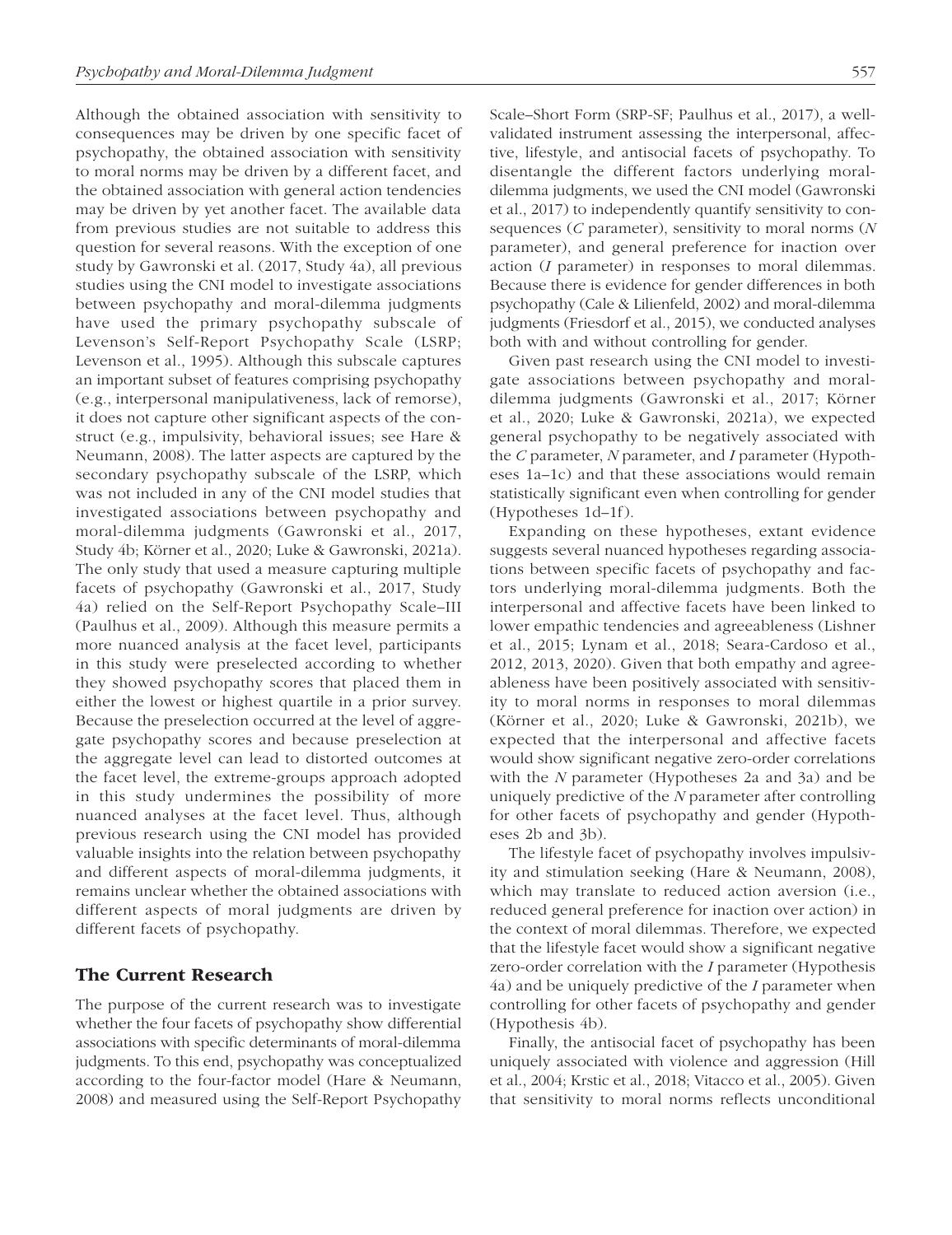adherence to relevant norms (e.g., prohibitions against murder), we expected that the antisocial facet would show a significant negative zero-order correlation with the *N* parameter (Hypothesis 5a) and be uniquely predictive of the *N* parameter when controlling for other facets of psychopathy and gender (Hypothesis 5b). Moreover, to the extent that sensitivity to consequences is driven by a motivation to maximize well-being for the collective, we also expected that the antisocial facet would show a significant negative zero-order correlation with the *C* parameter (Hypothesis 6a) and be uniquely predictive of the *C* parameter when controlling for other facets of psychopathy and gender (Hypothesis 6b).

To test these hypotheses, we aimed to recruit 500 participants. Given past research, we anticipated that approximately 15% of the sample would fail an attention check designed to screen for inattentive participants (see Oppenheimer et al., 2009), which would leave a final sample of approximately 425 participants. A sample size of 425 participants provides a power of 80% in detecting a correlation of |.14| (two-tailed), which is equal to the smallest effect size obtained in past work that examined associations between psychopathy and moral-dilemma judgment using the CNI model (Körner et al., 2020). All power analyses were conducted using GPower 3.1 (Faul et al., 2007). The protocols for the current research received proper Institutional Review Board ethical approval. We report all data, all measures, and all data exclusions. The materials, data, and analysis codes can be accessed at [https://](https://osf.io/vmduz/) [osf.io/vmduz/.](https://osf.io/vmduz/)

## Method

#### *Participants*

All participants were recruited through Prolific Academic in July 2020 (Peer et al., 2017). Participants were eligible to participate if they (a) were over the age of 18, (b) were from the United States, (c) had completed at least one prior assignment on Prolific, (d) had an approval rating of at least 95% on past assignments on Prolific, and (e) had not completed a prior assignment posted by the lab of B. Gawronski using the dilemma battery in the current research. Of the 504 participants who completed the assessment in its entirety,<sup>1</sup> 61 participants were excluded from analyses because they failed a reading-intensive attention check (see Procedure). After applying this preregistered exclusion criterion, the final sample consisted of 443 U.S. participants (54.40% female, 43.12% male, 1.58% other, 0.90% prefer not to answer; mean age =  $32.24$  years,  $SD = 11.95$ ), of whom 75.17% identified as White, 12.87% identified as Black, 13.09% identified as Asian, 2.48% identified as Native American, 1.13% identified as Pacific Islander, and 3.16% identified as other.<sup>2</sup> Consistent with previous research with nonclinical samples (Seara-Cardoso et al., 2020; Walsh et al., 2019), a substantial percentage of participants (16.70%) showed normatively elevated levels of psychopathic traits (i.e.,  $SRP-SF \geq 70$ ). Participants were compensated \$4.00 for their participation.

#### *Procedure*

Consenting participants were first asked to complete the SRP-SF (Paulhus et al., 2017), a 29-item measure of psychopathy comprising four subscales: Interpersonal (seven items; e.g., "I have pretended to be someone else in order to get something"), Affective (seven items; e.g., "People sometimes say that I'm cold-hearted"), Lifestyle (seven items; e.g., "I enjoy doing wild things"), and Antisocial (eight items, e.g., "I have threatened people into giving me money, clothes, or makeup"). For each item, participants indicated their agreement with the statement using a 5-point rating scale ranging from 1 (*disagree strongly*) to 5 (*agree strongly*).

After completing the SRP-SF, participants were asked to a complete a moral-dilemma battery developed for research using the CNI model (Körner et al., 2020). The battery comprises 12 basic scenarios with four variations on each, resulting in 48 moral dilemmas. An example of a scenario in its four variants is presented in Table 1. Variations on each scenario reflect the independent manipulations of consequences (the benefits of the action described in the dilemma were either greater or smaller than the costs) and moral norms (the action described in the dilemma was either proscribed or prohibited by a moral norm). For each dilemma, participants were asked whether they would perform the action described using a "yes" or "no" dichotomous answer choice. All dilemmas were presented in a fixed random order.

After finishing the dilemma battery, participants were asked to complete a set of demographic questions about their gender, age, ethnicity, and political ideology and a reading-intensive instructional attention check, which read as follows:

Many variables can greatly impact decision-making. In order to facilitate our research on decisionmaking we are interested in knowing certain factors about you, the decision maker. Specifically, we are interested in whether you actually take the time to read the directions; if not, then some of our manipulations that rely on changes in the instructions will be ineffective. So, in order to demonstrate that you have read the instructions,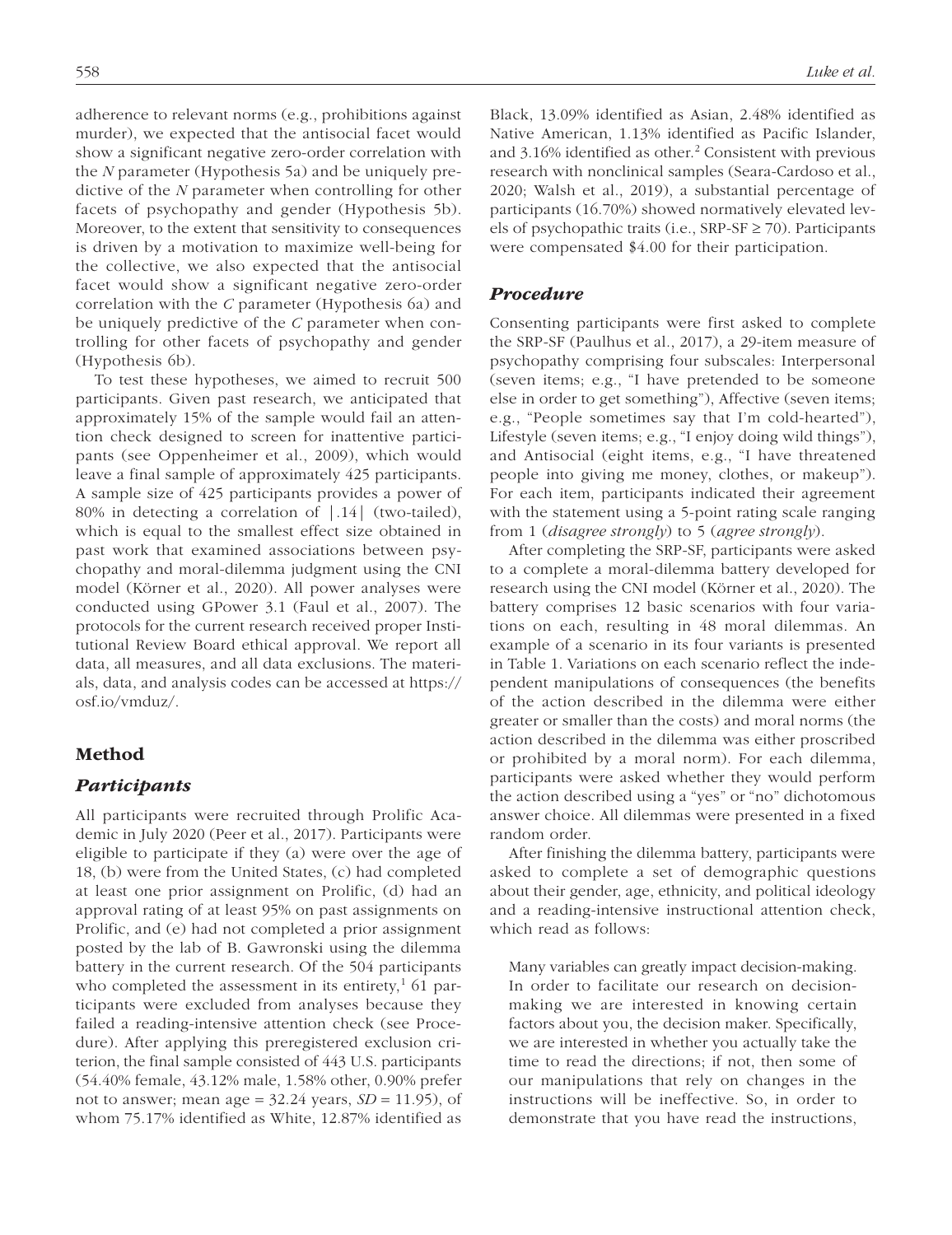| Proscriptive norm prohibits action                                                                                                                                                                                                                                                                                                                                                                                                                                                                                                                                              |                                                                                                                                                                                                                                                                                                                                                                                                                                                                                                                                                                                  | Prescriptive norm prescribes action                                                                                                                                                                                                                                                                                                                                                                                                                                                                                                                                                             |                                                                                                                                                                                                                                                                                                                                                                                                                                                                                                                                                                                                                                                           |  |  |
|---------------------------------------------------------------------------------------------------------------------------------------------------------------------------------------------------------------------------------------------------------------------------------------------------------------------------------------------------------------------------------------------------------------------------------------------------------------------------------------------------------------------------------------------------------------------------------|----------------------------------------------------------------------------------------------------------------------------------------------------------------------------------------------------------------------------------------------------------------------------------------------------------------------------------------------------------------------------------------------------------------------------------------------------------------------------------------------------------------------------------------------------------------------------------|-------------------------------------------------------------------------------------------------------------------------------------------------------------------------------------------------------------------------------------------------------------------------------------------------------------------------------------------------------------------------------------------------------------------------------------------------------------------------------------------------------------------------------------------------------------------------------------------------|-----------------------------------------------------------------------------------------------------------------------------------------------------------------------------------------------------------------------------------------------------------------------------------------------------------------------------------------------------------------------------------------------------------------------------------------------------------------------------------------------------------------------------------------------------------------------------------------------------------------------------------------------------------|--|--|
| Benefits of action greater<br>than costs                                                                                                                                                                                                                                                                                                                                                                                                                                                                                                                                        | Benefits of action smaller<br>than costs                                                                                                                                                                                                                                                                                                                                                                                                                                                                                                                                         | Benefits of action greater<br>than costs                                                                                                                                                                                                                                                                                                                                                                                                                                                                                                                                                        | Benefits of action smaller<br>than costs                                                                                                                                                                                                                                                                                                                                                                                                                                                                                                                                                                                                                  |  |  |
| You are the director of a<br>hospital in a developing<br>country. A foreign student<br>who is volunteering in the<br>country got infected with a<br>rare virus.<br>The virus is highly contagious<br>and deadly to seniors<br>and children. The only<br>medication that can<br>effectively stop the virus<br>from spreading has severe<br>side-effects. Although the<br>virus will not kill her, the<br>student suffers from a<br>chronic immune deficiency<br>that will make her die from<br>these side-effects.<br>Would you give the student<br>the medication in this case? | You are the director<br>of a hospital in a<br>developing country. A<br>foreign student who<br>is volunteering in the<br>country got infected with<br>a rare virus.<br>The virus is highly<br>contagious and can cause<br>severe stomach cramps.<br>The only medication<br>that can effectively stop<br>the virus from spreading<br>has severe side-effects.<br>Although the virus will<br>not kill her, the student<br>suffers from a chronic<br>immune deficiency that<br>will make her die from<br>these side-effects.<br>Would you give the student<br>the medication in this | You are the director of a<br>hospital in a developing<br>country. A foreign student<br>who is volunteering in<br>the country got infected<br>with a rare virus.<br>The virus is highly<br>contagious and can cause<br>severe stomach cramps.<br>The student suffers<br>from a chronic immune<br>deficiency that will make<br>her die from the virus<br>if she is not returned<br>to her home country<br>for special treatment.<br>However, taking her out<br>of quarantine involves a<br>considerable risk that the<br>virus will spread.<br>Would you take the student<br>out of quarantine to | You are the director of a<br>hospital in a developing<br>country. A foreign student<br>who is volunteering in the<br>country got infected with a<br>rare virus.<br>The virus is highly contagious<br>and deadly to seniors<br>and children. The student<br>suffers from a chronic<br>immune deficiency that<br>will make her die from the<br>virus if she is not returned<br>to her home country for<br>special treatment. However,<br>taking her out of quarantine<br>involves a considerable risk<br>that the virus will spread.<br>Would you take the student<br>out of quarantine to return<br>her to her home country for<br>treatment in this case? |  |  |
|                                                                                                                                                                                                                                                                                                                                                                                                                                                                                                                                                                                 | case?                                                                                                                                                                                                                                                                                                                                                                                                                                                                                                                                                                            | return her to her home<br>country for treatment in<br>this case?                                                                                                                                                                                                                                                                                                                                                                                                                                                                                                                                |                                                                                                                                                                                                                                                                                                                                                                                                                                                                                                                                                                                                                                                           |  |  |

Table 1. Examples of Moral Dilemmas Involving Either a Proscriptive or a Prescriptive Norm in Which the Benefits of Action Are Either Greater or Smaller Than the Costs of Action

Note: Copyright © 2017 by American Psychological Association. Adapted with permission. Gawronski, B., Armstrong, J., Conway, P., Friesdorf, R., & Hütter, M. (2017). Consequences, norms, and generalized inaction in moral dilemmas: The CNI model of moral decision-making. *Journal of Personality and Social Psychology, 113*, 343–376.

please ignore the sports items below. Instead, simply continue on to the next page after the options. Thank you very much. Which of these activities do you engage in regularly? (check all that apply)

Answer choices for the attention check included "football," "soccer," "dancing," "watersports," "triathlon," "running," "volleyball," and "I don't play sports." Given that the attention check instructed participants to ignore the question, participants who selected any of the answer choices were considered inattentive and excluded from further analyses (see Oppenheimer et al., 2009). After completion of the attention check, participants were thanked for their participation, debriefed, and redirected for compensation.

## *Analytic plan*

To obtain a general psychopathy score, responses to the 29 items of the SRP-SF were averaged across all items. To obtain specific facet scores, item scores were averaged for each subscale, which resulted in separate scores for the interpersonal (INT), affective (AFF), lifestyle (LIF), and antisocial (ANT) facets. One item in the Antisocial subscale was reverse-framed ("I have never been involved in delinquent gang activity"), so it was reverse-coded for the purpose of quantifying general and facet-level psychopathy.

Moral-dilemma judgments were aggregated using two different approaches. In line with much of past research (e.g., Bartels & Pizarro, 2011; Cima et al., 2010), moral-dilemma judgments were first aggregated as the relative preference for action on dilemmas in which breaking a proscriptive norm (e.g., killing one person) leads to better overall outcomes (e.g., saving five people). Toward this end, we calculated for each participant the number of action responses to this dilemma variant, which could range from 0 to 12. The resulting score (which we refer to as the *traditional score*) has typically been interpreted as preference for utilitarian over deontological judgment. To investigate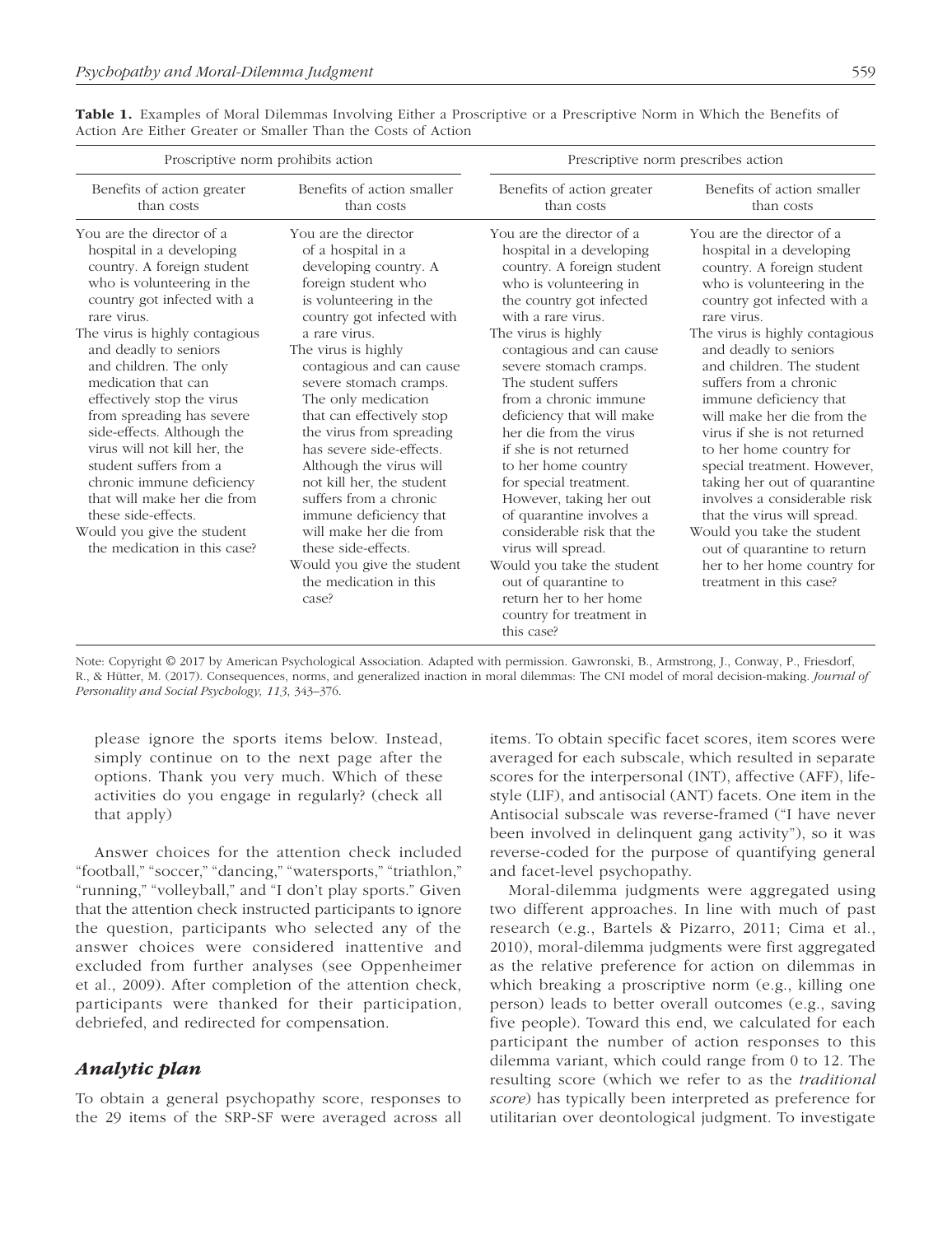Table 2. CNI Model Parameters and Psychopathy Variables

| M    | 95% CI       | $\alpha$ | MHC |
|------|--------------|----------|-----|
| 0.26 | [0.25, 0.28] | .56      | .42 |
| 0.56 | [0.53, 0.58] | .66      | .50 |
| 0.68 | [0.66, 0.71] | .33      | .20 |
| 1.94 | [1.89, 1.99] | .88      | .21 |
| 2.21 | [2.14, 2.27] | .80      | .37 |
| 2.08 | [2.02, 2.13] | .66      | .22 |
| 2.18 | [2.11, 2.24] | .77      | .33 |
| 1.38 | [1.34, 1.42] | .61      | .22 |
|      |              |          |     |

Note: Cronbach's α values for CNI model parameters were calculated by estimating two scores for each parameter, one based on responses to dilemmas with odd item numbers and one based on responses dilemmas with even item numbers. MIIC for CNI model parameters reflects correlation between these two scores. CI = confidence interval; MIIC = mean interitem correlation; SRP = Self-Report Psychopathy Scale score.

associations between psychopathy and preference for utilitarian judgment over deontological judgment, we analyzed zero-order and partial correlations (controlling for gender) between psychopathy scores and traditional scores. To quantify the unique contribution of each facet of psychopathy, we simultaneously regressed traditional scores on all facet scores while controlling for gender.

In addition to aggregating moral-dilemma judgments according to the traditional approach, moral-dilemma judgments were also aggregated using the CNI model (for a detailed explanation of the data analytic steps, see Gawronski et al., 2017; Körner et al., 2020). According to the processing tree depicted in Figure 1, it is possible to obtain four (nonredundant) equations that include the empirically observed probability of action (vs. inaction) responses to each dilemma variant as known values and the three model parameters as unknown values. Using maximum likelihood statistics, numerical scores for the three parameters are estimated such that the discrepancy between the observed probability of action (vs. inaction) responses across dilemma variants and the predicted probability of action (vs. inaction) responses across dilemma variants are minimized. The resulting parameter estimates can range from 0 to 1. Higher values on the *C* parameter indicate a greater sensitivity to consequences in dilemma responses. Higher values on the *N* parameter indicate a greater sensitivity to moral norms in dilemma responses. Values higher than 0.50 on the *I* parameter indicate a general preference for inaction in dilemma responses, whereas values lower than 0.50 indicate a general preference for action. In the current research, CNI model analyses were conducted by fitting the model to the aggregated moral-judgment data of each participant (see Körner et al., 2020). Following Gawronski et al. (2017), all analyses were conducted with the freeware multiTree (Moshagen, 2010) using a fixed estimation algorithm with random start values, two replications, and a maximum of 90,000 iterations. To analyze associations between psychopathy and determinants of moral-dilemma judgments, we calculated zero-order and partial correlations (controlling for gender) between psychopathy scores and each CNI model parameter. To quantify the unique contribution of each facet of psychopathy, we further regressed each CNI model parameter on all facet scores while controlling for gender. $3$ 

## Results

Descriptive statistics for psychopathy scores and CNI model parameters are presented in Table 2. Zero-order correlations between psychopathy scores and moraldilemma judgment variables are presented in Table 3.4

## *Traditional approach*

Following the approach traditionally used in past research, we first examined the association between psychopathy scores and traditional scores. Traditional scores showed a significant positive association with general psychopathy scores,  $r(441) = .30, p < .001, 95\%$ confidence interval  $[CI] = [.21, .38]$ , which remained statistically significant after controlling for gender,  $r(429) = .26, p < .001, 95\% \text{ CI} = [.17, .34].$  In line with past research using the traditional approach (Marshall et al., 2018), these results suggest that participants with elevated levels of psychopathy show a greater preference for utilitarian judgment over deontological judgment in comparison with others.

Breaking down psychopathy by facet, traditional scores showed significant positive associations with all four facets: INT scores,  $r(441) = .28$ ,  $p < .001$ , 95% CI = [.19, .36]; AFF scores, *r*(441) = .29, *p* < .001, 95% CI =  $[0.20, 0.37]$ ; LIF scores,  $r(441) = 0.17$ ,  $p < 0.001$ , 95% CI =  $[.08, .26]$ ; and ANT scores,  $r(441) = .22, p < .001$ , 95% CI =  $[0.13, 0.31]$ . When simultaneously regressed on psychopathy facets and gender (see Table 4), traditional scores continued to show significant positive associations with INT scores,  $β = 0.14$ ,  $t(426) = 2.18$ ,  $p = .030$ , and AFF scores,  $\beta = 0.15$ ,  $t(426) = 2.30$ ,  $p = .022$ , but were no longer significantly associated with LIF scores and ANT scores (*p*s > .176). Taken together, these results suggest that the interpersonal and affective facets of psychopathy have unique associations with preference for utilitarian judgment over deontological judgment, whereas the lifestyle and antisocial facets have only shared associations.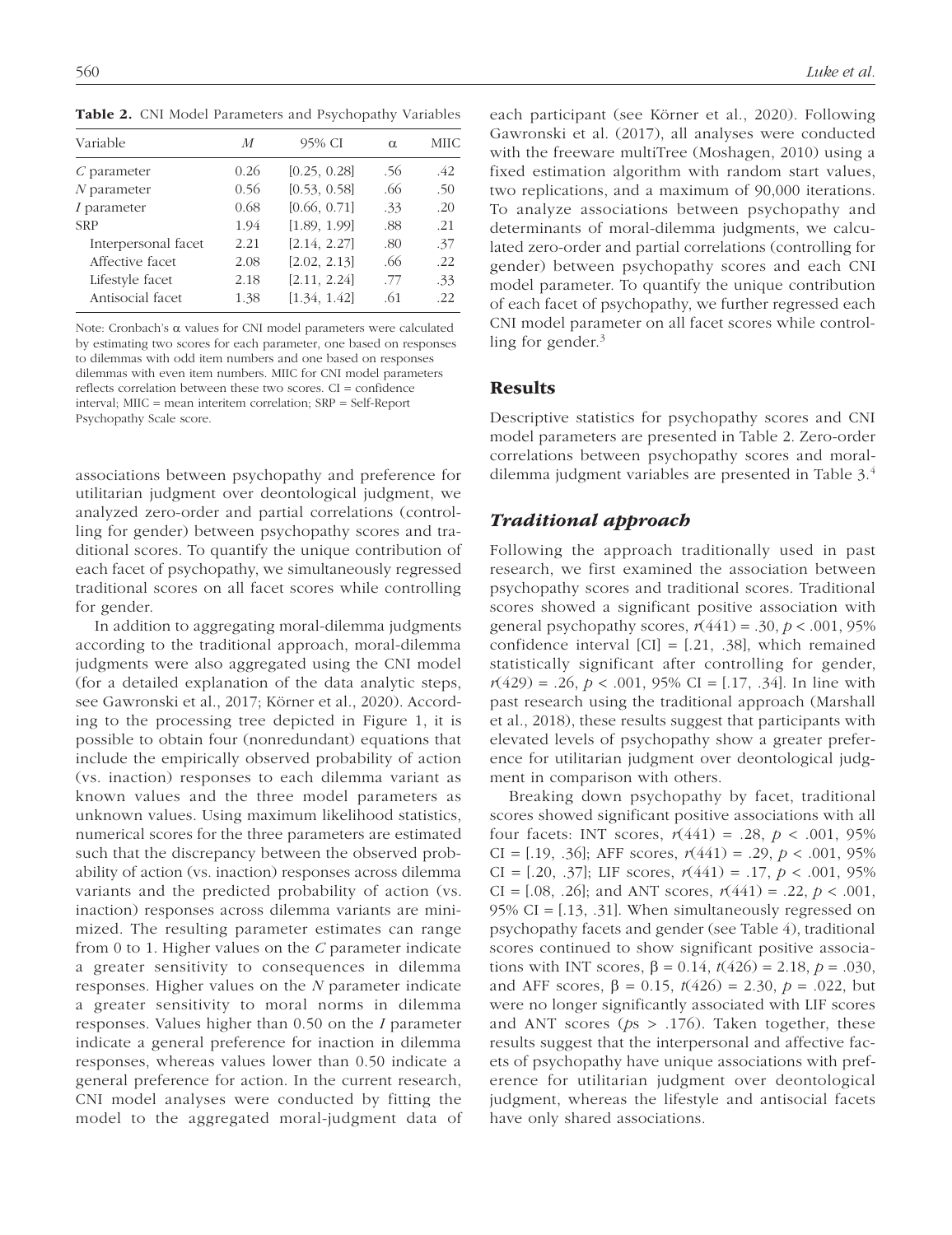| Variable               |           | 2        | 3         | 4       |          | $\big($  |          | 8      |
|------------------------|-----------|----------|-----------|---------|----------|----------|----------|--------|
| 1. Trad                |           |          |           |         |          |          |          |        |
| 2. C parameter         | $.61***$  |          |           |         |          |          |          |        |
| 3. N parameter         | $-.65***$ | .01      |           |         |          |          |          |        |
| 4. <i>I</i> parameter  | $-.29***$ | $.18***$ | $.28***$  |         |          |          |          |        |
| 5. SRP                 | $.30***$  | .05      | $-.42***$ | $-.07$  |          |          |          |        |
| 6. Interpersonal facet | $.28***$  | .06      | $-.37***$ | $-.07$  | $.84***$ |          |          |        |
| 7. Affective facet     | $.29***$  | .02      | $-.40***$ | $-.10*$ | $.81***$ | $.63***$ |          |        |
| 8. Lifestyle facet     | $17***$   | .04      | $-.26***$ | .00     | .79***   | $.48***$ | $.48***$ |        |
| 9. Antisocial facet    | $22***$   | .03      | $-.31***$ | $-.06$  | .75***   | $.51***$ | $.47***$ | .53*** |

Table 3. Zero-Order Correlations Between Psychopathy and Moral-Dilemma Judgment Variables

Note: Trad = traditional dilemma score; SRP = Self-Report Psychopathy Scale score.  $*p < .05$ . \*\**p* < .001.

## *CNI model*

Using the CNI model to disentangle the different determinants of moral-dilemma judgments, we next examined associations between psychopathy scores and sensitivity to consequences, sensitivity to moral norms, and general preference for inaction over action.

C *parameter.* Counter to the expected association between the *C* parameter and general psychopathy scores (Hypotheses 1a and 1d), the *C* parameter was not significantly associated with the general psychopathy scores either before controlling for gender, *r*(441) = .05, *p* = .279, 95% CI = [−.04, .14], or after controlling for gender,  $r(429) = .08$ ,  $p = .080$ , 95% CI = [−.01, .18]. These results conflict with prior research that used the CNI model (Gawronski et al., 2017; Körner et al., 2020; Luke & Gawronski, 2021a) and suggest that participants with elevated levels of psychopathy do not differ from other participants in terms of their sensitivity to consequences.

Breaking down psychopathy by facet, the expected correlation between the *C* parameter and ANT scores (Hypothesis 6a) was not obtained,  $r(441) = .03$ ,  $p =$ .540, 95% CI = [−.06, .12]. In addition, the *C* parameter did not show significant correlations with any other facets of psychopathy (*p*s > .174). When simultaneously regressed on psychopathy facets and gender (see Table 4), the expected unique association between sensitivity to consequences and ANT scores (Hypothesis 6b) was not obtained,  $β = 0.02$ ,  $t(426) = 0.25$ ,  $p =$ .804. As in the correlational analyses, the *C* parameter also did not show significant unique associations with any other facets of psychopathy (*p*s > .220). Taken together, these results suggest that participants with elevated levels in specific facets of psychopathy do not differ from other participants in terms of their sensitivity to consequences.

N *parameter.* Consistent with the expected association between the *N* parameter and general psychopathy scores (Hypotheses 1b and 1e), the *N* parameter showed a significant negative association with general psychopathy scores,  $r(441) = -.42$ ,  $p < .001$ , 95% CI = [−.49, −.34], which remained statistically significant after controlling

|                         | Traditional score<br>$C$ parameter<br>$N$ parameter |                 | I parameter |                 |           |                  |          |                 |
|-------------------------|-----------------------------------------------------|-----------------|-------------|-----------------|-----------|------------------|----------|-----------------|
| Predictor               |                                                     | 95% CI          | B           | 95% CI          |           | 95% CI           | B        | 95% CI          |
| SRP-interpersonal facet | $0.14*$                                             | [0.01, 0.26]    | 0.08        | $[-0.05, 0.21]$ | $-0.15**$ | $[-0.27, -0.04]$ | $-0.01$  | $[-0.14, 0.12]$ |
| SRP-affective facet     | $0.15*$                                             | [0.02, 0.28]    | 0.00        | $[-0.13, 0.14]$ | $-0.18**$ | $[-0.30, -0.06]$ | $-0.06$  | $[-0.19, 0.07]$ |
| SRP-lifestyle facet     | $-0.03$                                             | $[-0.14, 0.09]$ | 0.01        | $[-0.11, 0.13]$ | $-0.01$   | $[-0.11, 0.10]$  | 0.08     | $[-0.04, 0.20]$ |
| SRP-antisocial facet    | 0.08                                                | $[-0.04, 0.19]$ | 0.02        | $[-0.11, 0.14]$ | $-0.08$   | $[-0.19, 0.02]$  | $-0.03$  | $[-0.15, 0.09]$ |
| Gender                  | $-0.08$                                             | $[-0.18, 0.02]$ | $0.11*$     | [0.01, 0.21]    | $0.22***$ | [0.13, 0.31]     | $0.16**$ | [0.05, 0.26]    |
| Adjusted $R^2$          |                                                     | .10             |             | .00             |           | .23              |          | .02             |

Note: For gender, 1 = male, 2 = female. CI = confidence interval; SRP = Self-Report Psychopathy Scale score. \**p* < .05. \*\**p* < .01. \*\*\**p* < .001.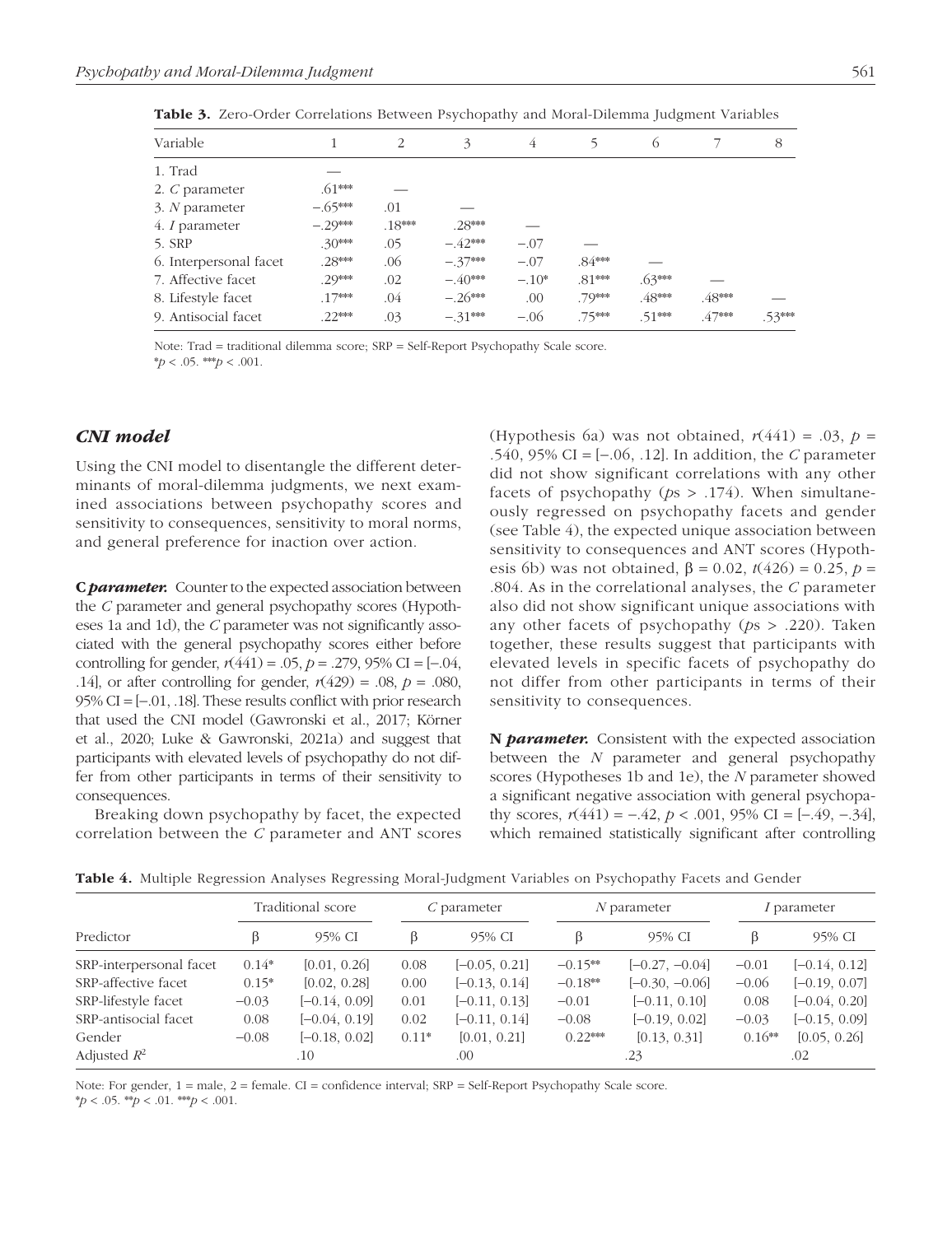for gender,  $r(429) = -.34$ ,  $p < .001$ , 95% CI = [−.43, −.26]. These results are consistent with prior research that used the CNI model (Gawronski et al., 2017; Körner et al., 2020; Luke & Gawronski, 2021a) and suggest that people with elevated levels of psychopathy are less sensitive to moral norms in comparison with other people.

Breaking down psychopathy by facet, the expected correlation between the *N* parameter and INT scores (Hypothesis 2a), *r*(441) = −.37, *p* < .001, 95% CI = [−.45, −.28]; AFF scores (Hypothesis 3a), *r*(441) = −.40, *p* < .001, 95% CI = [−.48, −.32]; and ANT scores (Hypothesis 5a), *r*(441) = −.31, *p* < .001, 95% CI = [−.39, −.22], were obtained. The *N* parameter also showed a significant correlation with LIF scores,  $r(441) = -.26, p < .001, 95\%$  $CI = [-34, -17]$ . When simultaneously regressed on psychopathy facets and gender (see Table 4), the expected unique associations between the *N* parameter and INT scores (Hypothesis 2b),  $\beta = -0.15$ ,  $t(426)$  =  $-2.64$ ,  $p = .009$ , and AFF scores (Hypothesis 3b),  $\beta =$ −0.18, *t*(426) = −3.03, *p* = .003, were obtained, but not the expected unique association with ANT scores (Hypothesis 5b), β = −0.08, *t*(426) = −1.57, *p* = .118. The *N* parameter also did not show a significant unique association with LIF scores,  $β = −0.01$ ,  $t(426) = −0.16$ ,  $p = .870$ . Taken together, these results suggest that the interpersonal and affective facets of psychopathy have unique associations with sensitivity to moral norms, whereas the lifestyle and antisocial facets have only shared associations.

I *parameter.* Counter to the expected association between the *I* parameter and general psychopathy scores (Hypotheses 1c and 1f), the *I* parameter was not significantly associated with general psychopathy scores either before controlling for gender, *r*(441) = −.07, *p* = .138, 95% CI = [−.16, .02], or after controlling for gender, *r*(429) = −.01, *p* = .855, 95% CI = [−.10, .09]. These results conflict with prior research that used the CNI model (Gawronski et al., 2017; Körner et al., 2020; Luke & Gawronski, 2021a) and suggest that people with elevated levels of psychopathy do not differ from other people in terms of their general action preferences.

When we broke psychopathy down by facet, the expected correlation between the *I* parameter and LIF scores (Hypothesis 4a) was not obtained,  $r(441) = .00$ , *p* = .991, 95% CI = [−.09, .09]. However, the *I* parameter did show a significant negative correlation with AFF scores,  $r(441) = -.10, p = .038, 95%$  CI = [−.19, −.01]. The *I* parameter did not show significant correlations with any other facets of psychopathy (*p*s > .135). When simultaneously regressed on psychopathy facets and gender (see Table 4), the expected unique association between the *I* parameter and LIF scores (Hypothesis 4b) was not obtained, β = 0.08, *t*(426) = 1.30, *p* = .194. In addition, the significant association between the *I* parameter and AFF scores obtained in the correlational analysis was not significant anymore,  $β = -0.06$ ,  $t(426) =$ −0.91, *p* = .363. The *I* parameter did not show significant unique associations with the other facets of psychopathy ( $ps > .637$ ). Taken together, these results suggest that people with elevated levels in specific facets of psychopathy do not reliably differ from other people in terms of their general action preferences.

#### *Exploratory analyses*

During the review of our manuscript, we were encouraged to explore potential relations between latent psychopathy and CNI domains, in part because of the strong correlations among the SRP facets.<sup>5</sup> Given our current sample size and to ensure adequate power, we relied on the four SRP facet scores to model psychopathic propensities and two sets of CNI parameters estimated from either even-numbered or odd-numbered dilemmas to model the latent moral-judgment factors.<sup>6</sup> Technically, at least two manifest variable indicators are required to model a latent variable, but there are only four SRP scales. Thus, we were not able to model all four SRP domains as latent variables. However, there are two structural equation models (SEMs) that are applicable. Seara-Cardoso et al. (2012, 2013) used the traditional two-factor psychopathy model (Hare & Neumann, 2008) and found that interpersonal/affective traits (Factor 1 [F1]) were associated with disturbances in moral functioning, whereas lifestyle/antisocial traits (Factor 2 [F2]) did not show such an association. This two-factor model allowed us to examine the associations among latent F1 and F2 variables with the three CNI parameters. In contrast, the syndrome of psychopathic personality can be represented by a superordinate factor with the four psychopathy domains as indicators (Neumann et al., 2007). This is a viable model to test given the strong intercorrelations among the SRP facets. In addition, this model fits with the tradition of assessing individuals in terms of total psychopathy scores and allowed us to explore how individuals elevated on all four SRP facets respond to moral dilemmas. For latent variables with two indicators, factor loadings were specified to be equal to avoid local underidentification. Maximum likelihood was used for parameter estimation provided by Mplus (Version 8; Muthén & Muthén, 2017).

Figure 2 displays the results for the two SEMs and their standardized parameters (all factor loading *p*s < .001). The models had acceptable fit: two-factor model,  $\chi^2(30) = 99.93$ , adjusted Bayesian information criterion  $[BIC] = 2,963$ , comparative fit index  $[CFI] = .93$ , root mean square error of approximation [RMSEA] = .06; superordinate model,  $\chi^2(32) = 88.69$ , adjusted BIC = 2,945,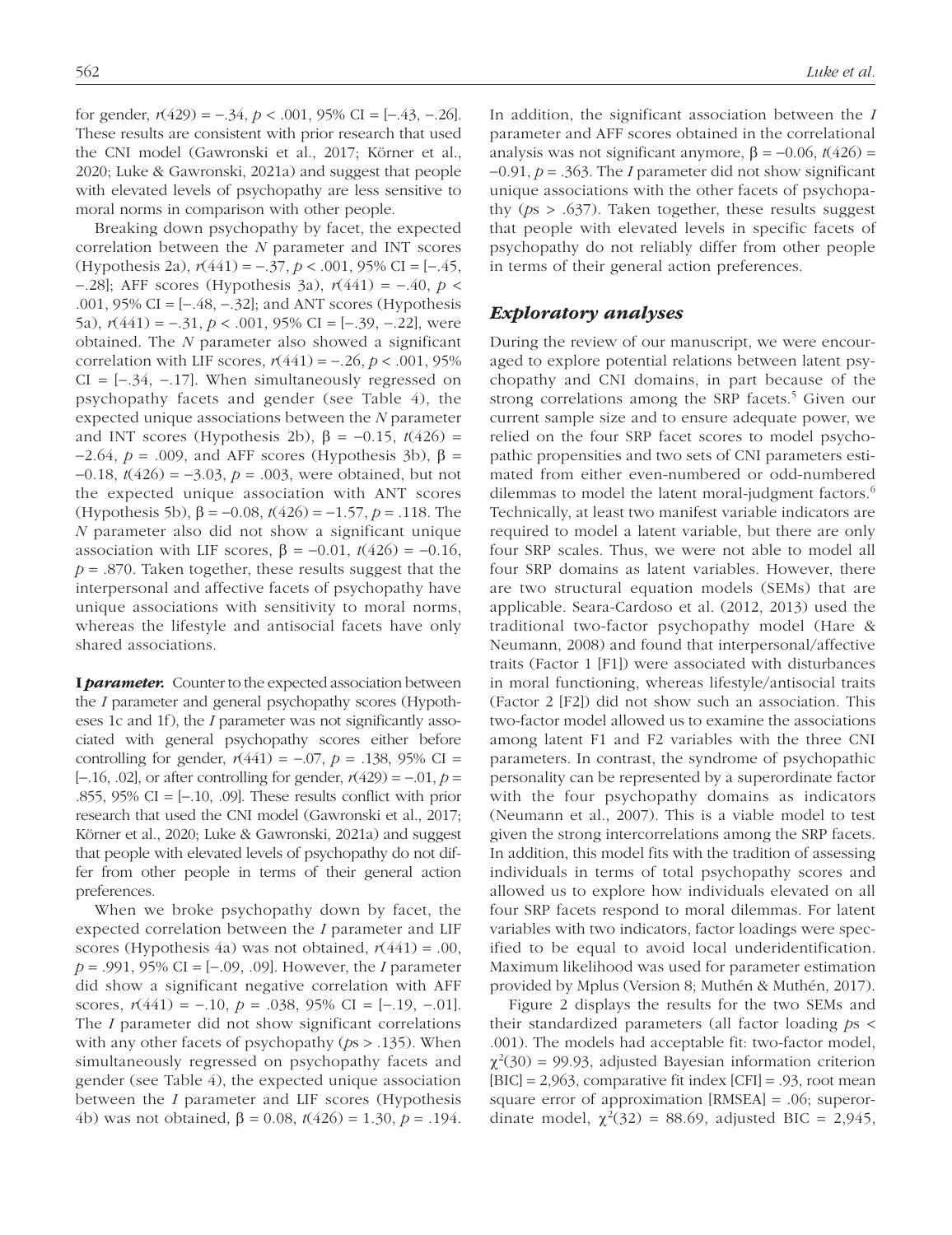



Fig. 2. Structural equation models of psychopathy and CNI moral-judgment associations.  $P =$  Superordinate psychopathy factor; F1 = interpersonal-affective traits; F2 = lifestyle-antisocial traits; *C* = consequences latent variable; *N* = norms latent variable; *I* = inaction latent variable.

 $CFI = .93$ , RMSEA = .05; although, the superordinate model had slightly better fit,  $\chi^2(2) = 11.24$ ,  $p < .05$ ; BIC difference > 10. Nevertheless, both models revealed a strong negative relation between psychopathic traits and the latent *N* variable. Moreover, both models highlighted the role of interpersonal/affective traits (i.e., F1 effect in the two-factor model and stronger loadings of the interpersonal and affective scales compared with the lifestyle and antisocial scales in the superordinate model). Note

that the superordinate model provided some evidence for a positive association between psychopathic traits and the *C* latent variable.

#### **Discussion**

The purpose of the current research was to provide more nuanced insights into the relation between psychopathy and moral-dilemma judgments. To this end,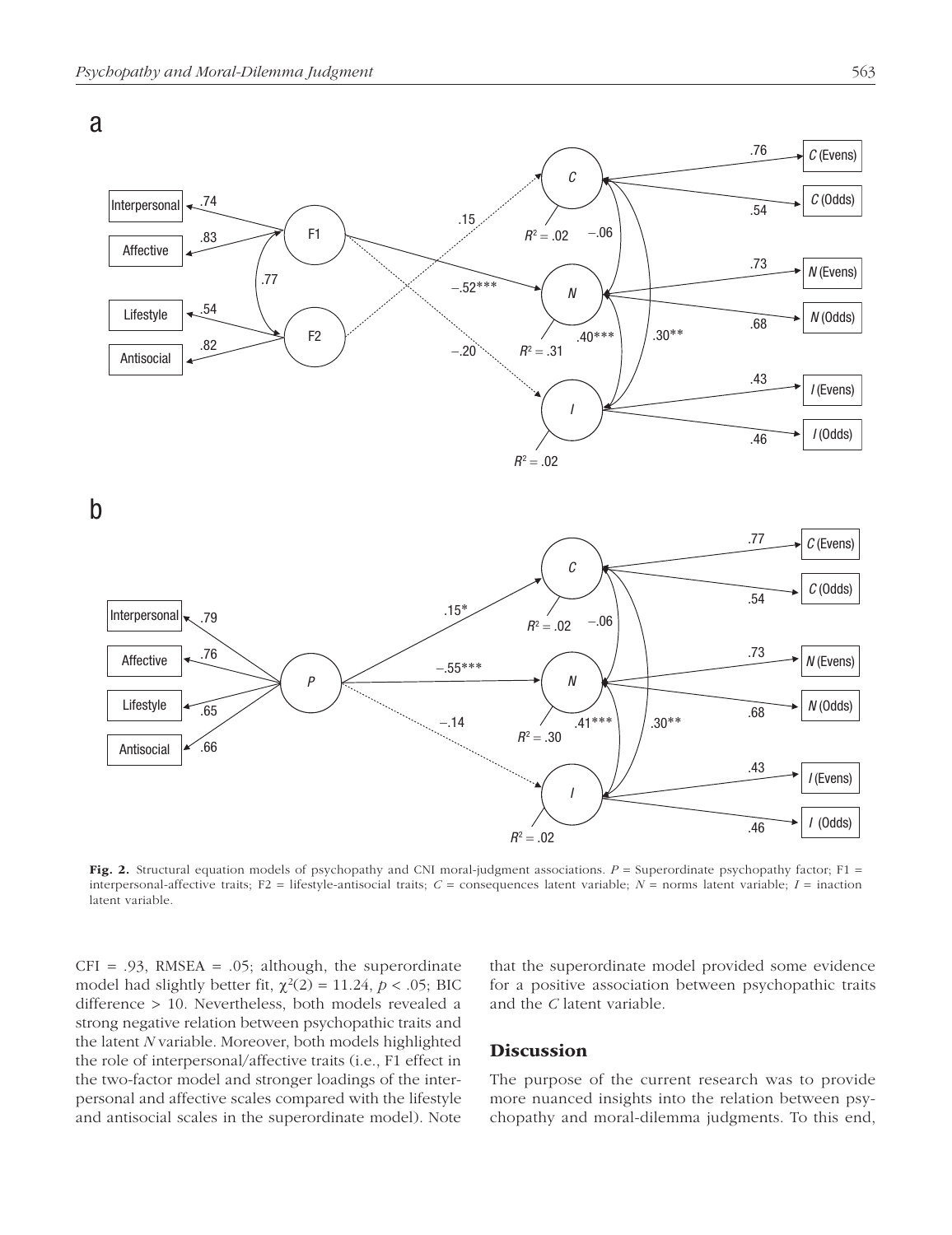we drew on the four-factor model of psychopathy to separately quantify the interpersonal, affective, lifestyle, and antisocial facets underpinning psychopathy (Hare & Neumann, 2008). To disentangle the distinct determinants of moral-dilemma judgments, we used the CNI model (Gawronski et al., 2017) to separately quantify sensitivity to consequences, sensitivity to moral norms, and general preference for inaction over action in responses to moral dilemmas. Overall, the findings of the current research provide mixed support for the hypothesized relations between specific facets of psychopathy and determinants of moral-dilemma judgments.

In support of our hypotheses, general psychopathy scores and a superordinate latent variable (representing the broad syndrome of psychopathy) showed significant negative relations with sensitivity to moral norms, which suggests that people with elevated psychopathic traits were less sensitive to moral norms in their responses to moral dilemmas in comparison with other people. Further analyses at the facet level suggested that sensitivity to moral norms was uniquely associated with the interpersonal-affective facets of psychopathy. Both of these findings persisted when controlling for gender. As predicted, the antisocial facet showed a negative zero-order correlation with sensitivity to moral norms, but this association fell to nonsignificance when controlling for other facets of psychopathy and gender. At the manifest variable level, neither general psychopathy scores nor the four facets showed reliable relations with either sensitivity to consequences or general preference for inaction over action.

Together with prior research that used the CNI model (Gawronski et al., 2017; Körner et al., 2020; Luke & Gawronski, 2021a), the current findings suggest that people with elevated psychopathic traits show the strongest and most consistent deviations in moral judgment in terms of their conformity to moral norms and duties. In contrast, differences in the maximization of consequences and general action preferences are less reliable across studies and may depend in part on the measurement of psychopathy. Past research that used the CNI model (Gawronski et al., 2017, Study 4b; Körner et al., 2020; Luke & Gawronski, 2021a) has obtained reliable negative associations between psychopathic traits and sensitivity to consequences as well as action preferences (albeit weaker than associations with moral norms). However, these studies relied on the Levenson primary psychopathy subscale, and modeling research has shown that the items from this scale can be represented in terms of two factors (Salekin et al., 2014), with one factor (Egocentricity) containing items that reflect little interest in consequences (e.g., "What's right is whatever I can get away with"). In contrast, and in line with the current findings, such associations have not been obtained when using other measures (Gawronski et al., 2017, Study 4a). Moreover, previous research has relied on manifest variables, and our exploratory latent variable modeling results suggest that some psychopathy domains may be positively associated with sensitivity to consequences. Taken together, the findings stress the importance for future research to examine how different conceptualizations and measurement of psychopathy can influence associations with consequence maximization and action preferences in responses to moral dilemmas. Future research might employ SEMs to precisely gauge associations between psychopathy and other constructs (Roy et al., 2020), including moral judgments.

More broadly, the current findings have important implications for both clinical and moral psychology. For clinical psychology, our findings speak to ongoing questions about whether people with elevated levels of psychopathy exhibit disturbances in moral judgment. In a recent review of the literature on psychopathy and moral judgment, Larsen et al. (2020) claimed there was "no consistent, well-replicated evidence of observable deficits in . . . moral judgment" (p. 305). However, a notable limitation of this review is that its analysis of moral-dilemma research focused exclusively on studies that used the traditional approach. Consistent with past research using the CNI model (e.g., Gawronski et al., 2017; Körner et al., 2020; Luke & Gawronski, 2021a) and in contrast to Larsen et al.'s conclusion, the current findings indicate substantial deviations in moral-dilemma judgments among people with elevated psychopathic traits, particularly conformity to moral norms.

In addition to contributing to this ongoing debate, the current findings also shed further light on the nature of psychopathic traits and their links to constructrelevant personality traits. A robust finding in prior work is an inverse association between psychopathy and agreeableness and honesty-humility traits (Howard & Van Zandt, 2020; Lee & Ashton, 2005; Lynam et al., 2018). Because sensitivity to moral norms has been linked to these same personality traits (Kroneisen & Heck, 2020; Luke & Gawronski, 2021b), it is possible that associations between psychopathy and low agreeableness/honesty-humility involve a shared insensitivity to moral norms. Another common finding in prior work is the relation between psychopathy and violent or criminal behavior (Olver et al., 2020), which is particularly linked to affective (Neumann & Pardini, 2014; Vitacco et al., 2005) and interpersonal (Vitacco et al., 2006) psychopathic traits. Given the clear association of interpersonal-affective traits and sensitivity to moral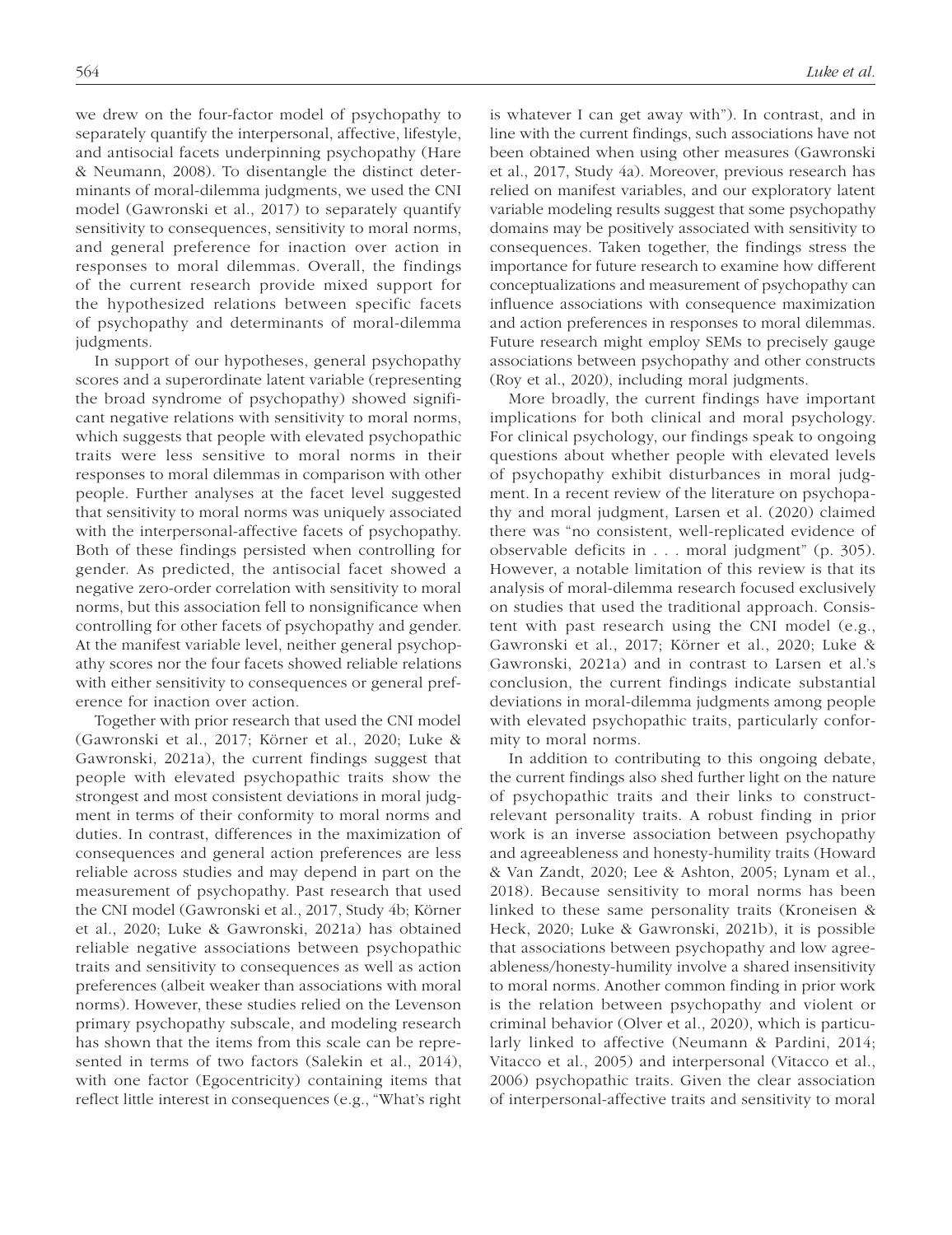norms in the current study, it is possible that the increased criminality found among people with elevated psychopathic traits may be in part attributable to greater acceptance of norm violations.

More generally, the current study builds on a growing body of research in clinical psychology examining relations between moral-dilemma judgments and different psychological disorders. By using the CNI approach, our work illustrates the value of disentangling the determinants underlying moral-dilemma judgments, which may also provide more nuanced insights into the nature of other psychological disorders (Patil et al., 2020). For example, research using the traditional approach suggests that preference for utilitarian judgments over deontological judgments is positively related to alexithymia (e.g., Gleichgerrcht et al., 2015; Patil et al., 2016; Patil & Silani, 2014) and to manic and depressive states in bipolar disorder (e.g., Gago et al., 2019; Kim et al., 2015). Although these relations might reflect a common deficit in moral judgments across disorders, it is also possible that the obtained associations are driven by distinct determinants of moral-dilemma judgments, which are concealed in the traditional approach. Relatedly, research that used the traditional approach has provided mixed evidence for relations between preference for utilitarian judgments over deontological judgments and anxiety-related disorders (e.g., Patil et al., 2020; Whitton et al., 2014), schizophrenia (e.g., de Achával et al., 2013; Koelkebeck et al., 2018; McGuire et al., 2017), and autism spectrum disorder (Dempsey et al., 2020; Gleichgerrcht et al., 2013; Patil et al., 2016). Although the mixed findings regarding these disorders may suggest that they are not reliably associated with differences in moral-dilemma judgments, it is also possible that these disorders show a complex pattern of differences with multiple determinants of moral-dilemma judgments. Because these determinants are confounded in the traditional approach, measures of moral-dilemma judgments may have been noisier in past research, which resulted in unreliable findings. Thus, future research in clinical psychology could benefit from dissociating the different factors contributing to moral judgments (e.g., Zhang et al., 2020), which may shed further light on the commonalities and differences across psychological disorders.

Turning to moral psychology, the current findings further demonstrate the value of the CNI model for understanding individual differences in moral judgment. According to the traditional analyses, general psychopathy and its constituent facets showed positive relations with preference for utilitarian judgments over deontological judgments. However, analyses with the CNI model provide more nuanced insights into the underpinnings of these associations, which suggests that greater preference for utilitarian judgments over deontological judgments among individuals with elevated levels of psychopathy is related to a weaker adherence to moral norms and duties. These findings illustrate the unavoidable ambiguities in the interpretation of results from traditional analyses (Conway & Gawronski, 2013; Crone & Laham, 2017) and underscore the importance of approaches that overcome these methodological limitations (Gawronski et al., 2017).

Moreover, by investigating these relations at the facet level, the current research provides novel insights into the mental processes that may underlie such judgments. Specifically, given the unique links between sensitivity to moral norms and the interpersonal-affective features of psychopathy, this research provides evidence for a role of emotional processes in norm-adhering moral judgments (Garofalo et al., 2020). In particular, it is possible that reduced norm adherence in the moral judgments of people with elevated psychopathic traits results from lack of remorse and reduced care for others. This idea is broadly consistent with prior research linking norm-adhering judgments to empathic concern (Körner et al., 2020) and feelings of regret (Goldstein-Greenwood et al., 2020).

Before concluding, it is worth addressing some potential objections to the findings of the current research. One set of potential objections pertains to the use of the CNI model. In a recent critique, Baron and Goodwin (2020) raised several conceptual and methodological concerns about the CNI model that may bear on the current findings. Although some of these concerns are based on misunderstandings of the model and flawed reanalysis of existing data (see Gawronski et al., 2020), a valid conceptual point regards the theoretical meaning of the *I* parameter. As already acknowledged by Gawronski et al. (2017) and discussed in more detail by Baron and Goodwin, this parameter can be interpreted as an instance of deontological responding in the sense that it captures a pattern of inaction responses that conforms to the broad principle of "first, do no harm." Given this alternative interpretation, note that the obtained relation between psychopathy and the *N* parameter reflects reduced adherence to proscriptive norms (e.g., prohibitions against harm) and prescriptive norms (e.g., prescriptions to provide care) among people with elevated psychopathic features. This relation does not reflect differences in adherence to the broad principle "first, do no harm," which should be reflected in different levels of general action aversion on the *I* parameter.

A valid methodological question raised by Baron and Goodwin (2020) is whether the manipulations of consequences and moral norms are equally successful across the basic scenarios in the moral-dilemma battery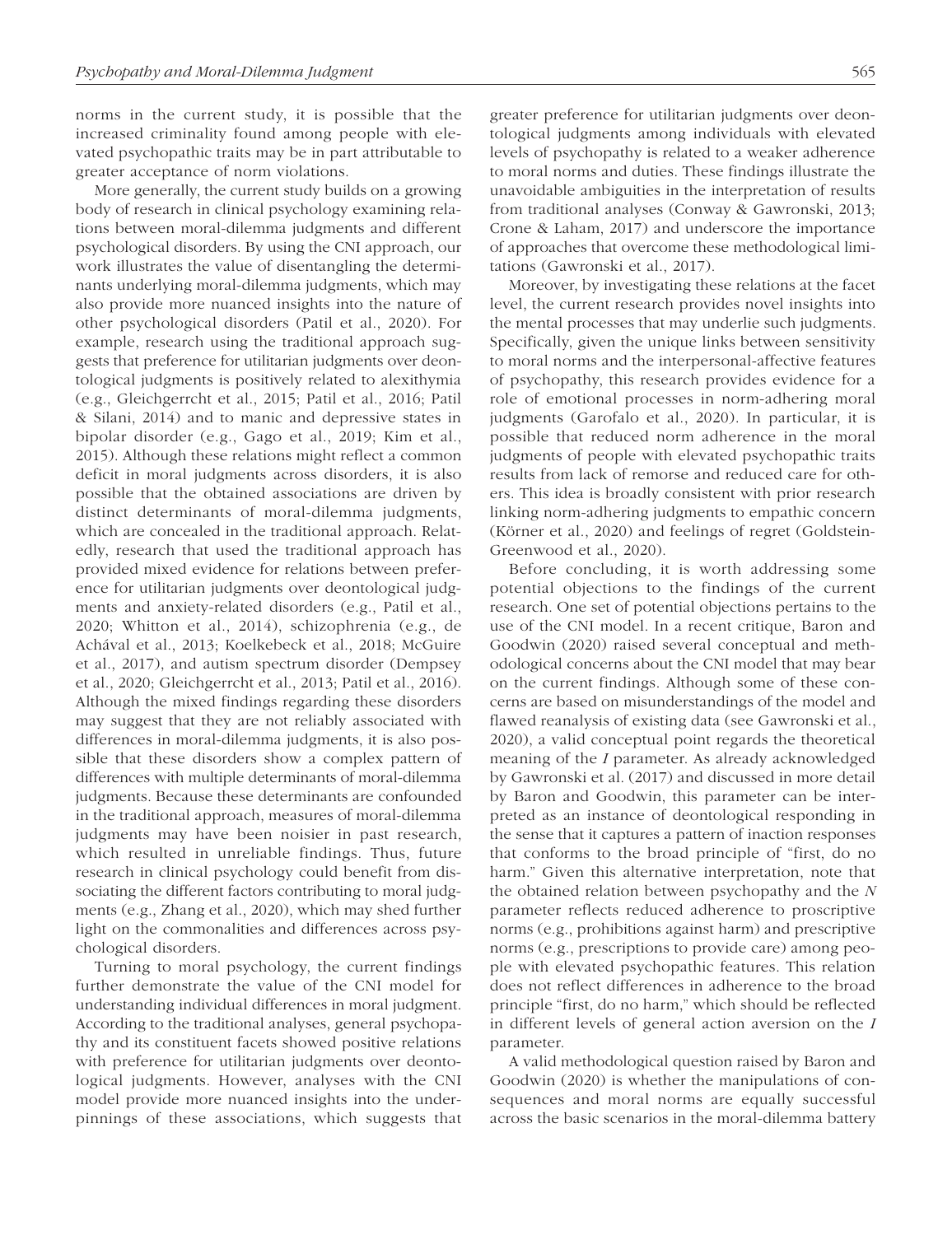for research using the CNI model. In response to this criticism, Gawronski et al. (2020) conducted an itembased analysis, which identified one dilemma (abduction dilemma) for which the manipulation of moral norms was unsuccessful. Although this dilemma was included in our primary analyses in accordance with our preregistered analytic plan, we conducted supplemental analyses with this dilemma excluded. Overall,

results of these analyses were entirely consistent with the reported findings and do not qualify their interpretation (see Tables S3 and S4 in the Supplemental Material available online). A second methodological criticism raised by Baron

and Goodwin (2020) concerns the hierarchical ordering of the model parameters in the processing tree (see Fig. 1), which they argued could influence relations with external variables. Addressing this issue, Liu and Liao (2021) developed a linear, nonhierarchical algorithm that algebraically calculates the three model parameters concurrently rather than hierarchically. A reanalysis of our data using this algorithm revealed results entirely consistent with those of our primary analyses (see Tables S5 and S6 in the Supplemental Material), which suggests that our findings are robust when the three parameters are calculated in a linear, nonhierarchical manner.

Finally, it is worth noting that the current research relied on a nonclinical sample, which may raise questions regarding the generalizability of the obtained results to people with clinical levels of psychopathy. In response to this concern, note that a substantial percentage of participants (16.70%) did display normatively elevated levels of psychopathic traits (i.e.,  $SRP-SF \geq 70$ ). Moreover, past research provides clear evidence for psychopathy as a dimensional construct that varies continuously in the population (Hare & Neumann, 2008). For example, psychopathic traits are associated with disturbances in the limbic system structure and function in nonclinical samples (Carré et al., 2013; Pardini et al., 2014), just as is seen in clinical samples (Baskin-Sommers et al., 2016; Seara-Cardoso & Viding, 2015). Consistent with these findings, results from exploratory analyses examining differences in moral-dilemma judgment between people with elevated psychopathic traits compared with people without elevated psychopathic traits were entirely consistent with the results of our primary analyses. The two groups differed in their sensitivity to moral norms but not in terms of their sensitivity to consequences or general action preferences (see Table S7 in the Supplemental Material). Therefore, although the majority of our participants did not reach the threshold for clinical psychopathy, the current research still provides valuable insights into how psychopathic traits are associated with differences in moral judgment.

### Conclusion

The purpose of the current research was to conduct a more fine-grained investigation of the relation between psychopathy and moral-dilemma judgments by conceptualizing psychopathy at the facet level. Findings from this research provide support for a strong relation between psychopathy and sensitivity to moral norms, which showed unique associations with the interpersonal-affective facets of psychopathy. In contrast to prior research, we did not find robust evidence for relations between psychopathy and sensitivity to consequences and between psychopathy and general preference for inaction over action. Thus, these findings provide more nuanced insights into the relation between psychopathy and moral-dilemma judgments with important implications for both clinical and moral psychology.

#### Transparency

*Action Editor:* Aidan G. C. Wright *Editor:* Jennifer L. Tackett

*Author Contributions*

All of the authors contributed to the study design. D. M. Luke prepared the study materials and collected the data. Data analysis and interpretation was performed by D. M. Luke under the direction of C. S. Neumann and B. Gawronski. An initial version of the manuscript was drafted by D. M. Luke and reviewed and revised by C. S. Neumann and B. Gawronski. Revisions in response to peer review were completed by D. M. Luke, C. S. Neumann, and B. Gawronski. All of the authors approved the final manuscript for submission.

#### *Declaration of Conflicting Interests*

C. S. Neumann receives royalties from the sale of the Self-Report Psychopathy Scale manual. The authors declared that there were no other potential conflicts of interest with respect to the authorship or the publication of this article.

*Open Practices*

All data and materials have been made publicly available via OSF and can be accessed at https://osf.io/vd9qn. The design and analysis plans for the experiments were preregistered at OSF and can be accessed at [https://osf](https://osf.io/5hqgy) [.io/5hqgy](https://osf.io/5hqgy). This article has received badges for Open Data, Open Materials, and Preregistration. More information about the Open Practices badges can be found at [https://](https://www.psychologicalscience.org/publications/badges) [www.psychologicalscience.org/publications/badges.](https://www.psychologicalscience.org/publications/badges)



#### ORCID iDs

Dillon M. Luke D <https://orcid.org/0000-0001-8784-3251> Craig S. Neumann D <https://orcid.org/0000-0002-3825-2153> Bertram Gawronski D <https://orcid.org/0000-0001-7938-3339>

#### Supplemental Material

Additional supporting information can be found at [http://](http://journals.sagepub.com/doi/suppl/10.1177/21677026211043862) [journals.sagepub.com/doi/suppl/10.1177/21677026211043862](http://journals.sagepub.com/doi/suppl/10.1177/21677026211043862)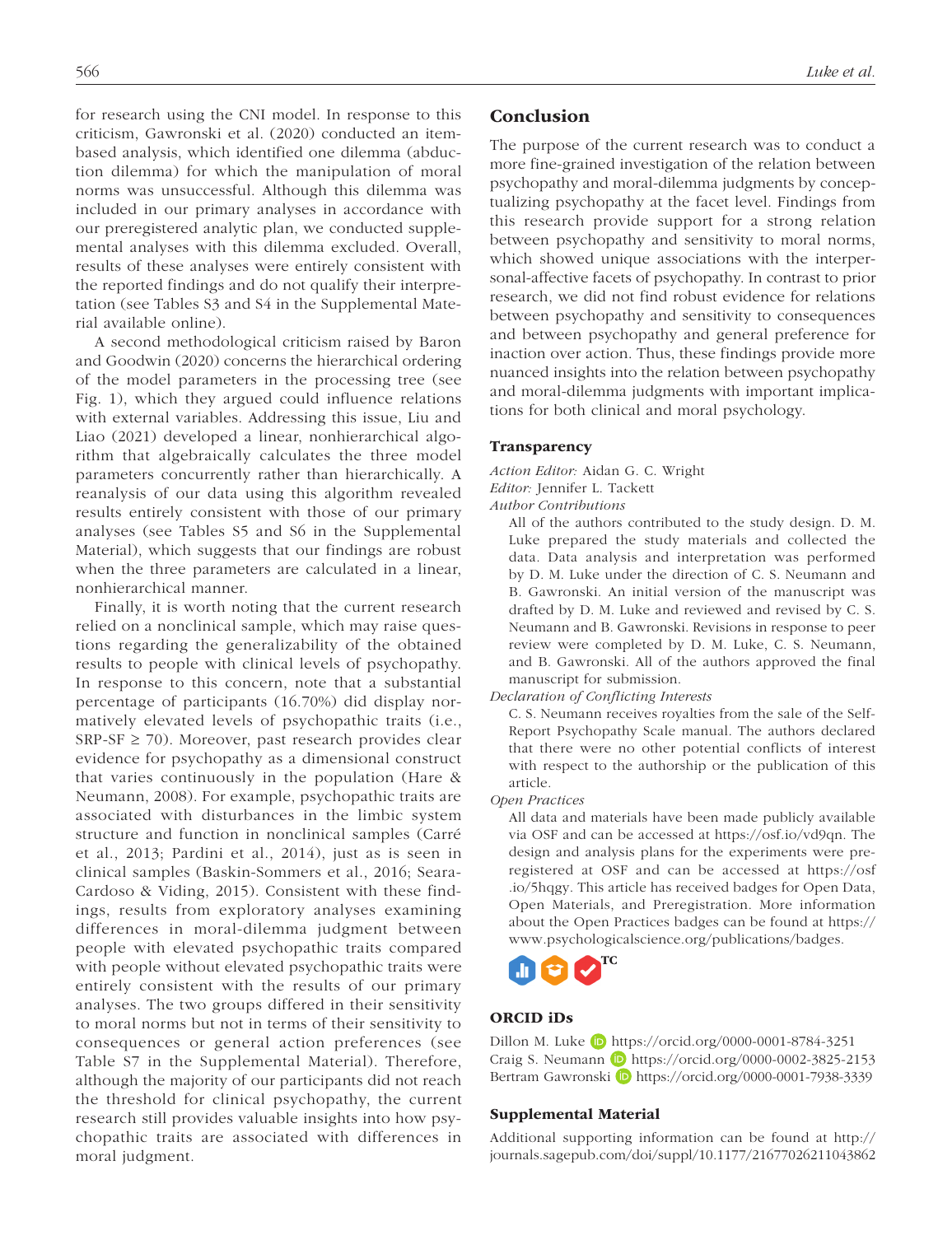#### **Notes**

1. Four participants completed the study but did not submit a completion code for payment.

2. A limitation of the current study is that the assessment did not include a question regarding income, education, or socioeconomic status, which restricts the demographic information of our sample.

3. Following recommendations of an anonymous reviewer, we also conducted hierarchical multinomial-processing-tree (MPT) analyses using the R package *TreeBUGS* (Version 1.4.7; Heck et al., 2018). Results of these analyses were largely consistent with those obtained in our preregistered analyses (see Table S1 in the Supplemental Material available online); the only exception was that results from the hierarchical MPT approach suggested a unique association between the antisocial facet of psychopathy and the *N* parameter. Although this finding is consistent with our preregistered hypothesis of a unique relation between the antisocial facet and the *N* parameter, we refrain from drawing strong conclusions on the basis of this finding because we did not obtain this association in our preregistered multiple regression analyses.

4. Partial correlations (controlling for gender) between psychopathy and moral-dilemma judgment variables are presented in Table S2 of the Supplemental Material.

5. Although the "perils of partialing" might be at issue here (Lynam et al., 2006), note that the pattern of bivariate correlations relative to the regression results suggests this was not the case.

6. Item-level analysis of the SRP-SF is optimally carried out with a sample of 620 or larger to ensure a 10:1 participants-to-free parameters ratio and thus adequate power to obtain reliable estimates. However, given extensive prior modeling research on the SRP (Neumann et al., 2015), there is considerable evidence for the unidimensionality and reliability of the four SRP domains and therefore a basis for using SRP facets for SEM.

#### References

- Baron, J., & Goodwin, G. P. (2020). Consequences, norms, and inaction: A critical analysis. *Judgment and Decision Making*, *15*(3), 421–442.
- Bartels, D. M., & Pizarro, D. A. (2011). The mismeasure of morals: Antisocial personality traits predict utilitarian responses to moral dilemmas. *Cognition*, *121*, 154–161.
- Baskin-Sommers, A. R., Brazil, I. A., Ryan, J., Kohlenberg, N. J., Neumann, C. S., & Newman, J. P. (2015). Mapping the association of global executive functioning onto diverse measures of psychopathic traits. *Personality Disorders: Theory, Research, and Treatment*, *6*, 336–346.
- Baskin-Sommers, A. R., Neumann, C. S., Cope, L. M., & Kiehl, K. A. (2016). Latent-variable modeling of brain graymatter volume and psychopathy in incarcerated offenders. *Journal of Abnormal Psychology*, *125*, 811–817.
- Borg, J. S., & Sinnott-Armstrong, W. (2013). Do psychopaths make moral judgments? In K. Kiehl & W. Sinnott-Armstrong (Eds.), *The Oxford handbook of psychopathy and law* (pp. 107–130). Oxford University Press.
- Cale, E. M., & Lilienfeld, S. O. (2002). Sex differences in psychopathy and antisocial personality disorder: A review and integration. *Clinical Psychology Review*, *22*, 1179–1207.
- Carré, J. M., Hyde, L. W., Neumann, C. S., Viding, E., & Hariri, A. R. (2013). The neural signatures of distinct psychopathic traits. *Social Neuroscience*, *8*, 122–135.
- Cima, M., Tonnaer, F., & Hauser, M. D. (2010). Psychopaths know right from wrong but don't care. *Social Cognitive and Affective Neuroscience*, *5*, 59–67.
- Conway, P., & Gawronski, B. (2013). Deontological and utilitarian inclinations in moral decision making: A process dissociation approach. *Journal of Personality and Social Psychology*, *104*, 216–235.
- Conway, P., Goldstein-Greenwood, J., Polacek, D., & Greene, J. D. (2018). Sacrificial utilitarian judgments do reflect concern for the greater good: Clarification via process dissociation and the judgments of philosophers. *Cognition*, *179*, 241–265.
- Crone, D. L., & Laham, S. M. (2017). Utilitarian preferences or action preferences? De-confounding action and moral code in sacrificial dilemmas. *Personality and Individual Differences*, *104*, 476–481.
- de Achával, D., Villarreal, M. F., Salles, A., Bertomeu, M. J., Costanzo, E. Y., Goldschmidt, M., Castro, M. N., van der Poel, I., Nemeroff, C. B., & Guinjoan, S. M. (2013). Activation of brain areas concerned with social cognition during moral decisions is abnormal in schizophrenia patients and unaffected siblings. *Journal of Psychiatric Research*, *47*(6), 774–782. [https://doi.org/10.1016/j.jpsy](https://doi.org/10.1016/j.jpsychires.2012.12.018) [chires.2012.12.018](https://doi.org/10.1016/j.jpsychires.2012.12.018)
- Dempsey, E. E., Moore, C., Johnson, S. A., Stewart, S. H., & Smith, I. M. (2020). Morality in autism spectrum disorder: A systematic review. *Development and Psychopathology*, *32*, 1069–1085.
- Faul, F., Erdfelder, E., Lang, A.-G., & Buchner, A. (2007). G\*Power 3: A flexible statistical power analysis program for the social, behavioral, and biomedical sciences. *Behavior Research Methods*, *39*, 175–191.
- Foot, P. (1967). The problem of abortion and the doctrine of double effect. *Oxford Review*, *5*, 5–15.
- Friesdorf, R., Conway, P., & Gawronski, B. (2015). Gender differences in responses to moral dilemmas: A process dissociation analysis. *Personality and Social Psychology Bulletin*, *41*, 696–713.
- Gago, B., Perea, M., Sierra, P., Livianos, L., Cañada-Martínez, A., & García-Blanco, A. (2019). Do affective episodes modulate moral judgment in individuals with bipolar disorder? *Journal of Affective Disorders*, *245*, 289–296.
- Garofalo, C., Neumann, C. S., & Mark, D. (2020). Associations between psychopathy and the trait meta-mood scale in incarcerated males. *Criminal Justice and Behavior*, *47*, 331–351.
- Garofalo, C., Neumann, C. S., & Velotti, P. (2020). Psychopathy and aggression: The role of emotion dysregulation. *Journal of Interpersonal Violence*. Advance online publication. <https://doi.org/10.1177/0886260519900946>
- Gawronski, B., Armstrong, J., Conway, P., Friesdorf, R., & Hütter, M. (2017). Consequences, norms, and generalized inaction in moral dilemmas: The CNI model of moral decision-making. *Journal of Personality and Social Psychology*, *113*, 343–376.
- Gawronski, B., Conway, P., Hütter, M., Luke, D. M., Armstrong, J., & Friesdorf, R. (2020). On the validity of the CNI model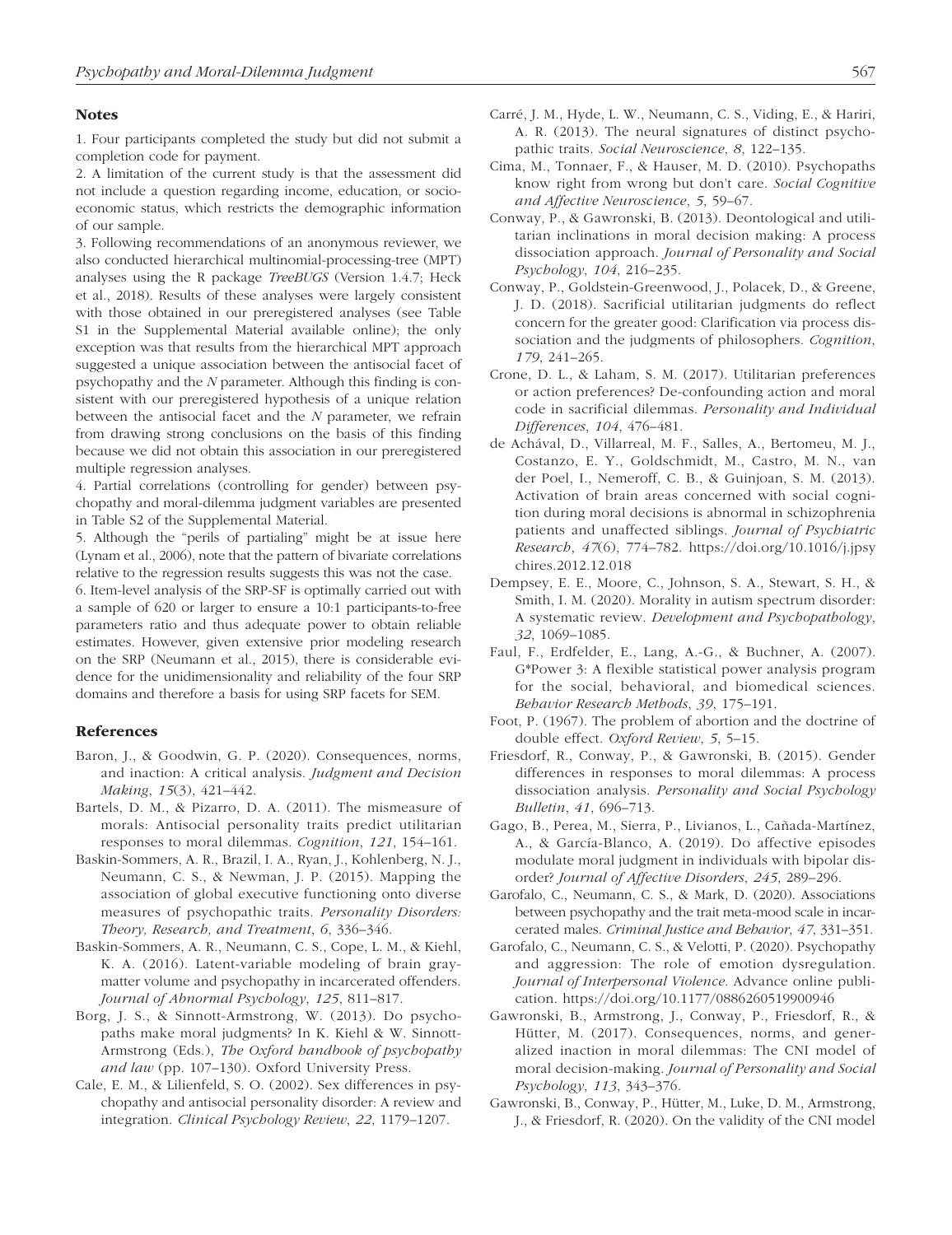of moral decision-making: Reply to Baron and Goodwin (2020). *Judgment and Decision Making*, *15*, 1054–1072.

- Gleichgerrcht, E., Tomashitis, B., & Sinay, V. (2015). The relationship between alexithymia, empathy and moral judgment in patients with multiple sclerosis. *European Journal of Neurology*, *22*, 1295–1303.
- Gleichgerrcht, E., Torralva, T., Rattazzi, A., Marenco, V., Roca, M., & Manes, F. (2013). Selective impairment of cognitive empathy for moral judgment in adults with high functioning autism. *Social Cognitive and Affective Neuroscience*, *8*, 780–788.
- Glenn, A. L., Koleva, S., Iyer, R., Graham, J., & Ditto, P. H. (2010). Moral identity in psychopathy. *Judgment and Decision Making*, *5*, 497–505.
- Glenn, A. L., Raine, A., Schug, R. A., Young, L., & Hauser, M. (2009). Increased DLPFC activity during moral decision-making in psychopathy. *Molecular Psychiatry*, *14*, 909–911.
- Goldstein-Greenwood, J., Conway, P., Summerville, A., & Johnson, B. N. (2020). (How) do you regret killing one to save five? Affective and cognitive regret differ after utilitarian and deontological decisions. *Personality and Social Psychology Bulletin*, *46*, 1303–1317.
- Hare, R. D., & Neumann, C. S. (2008). Psychopathy as a clinical and empirical construct. *Annual Review of Clinical Psychology*, *4*, 217–246.
- Heck, D. W., Arnold, N. R., & Arnold, D. (2018). TreeBUGS: An R package for hierarchical multinomial-processingtree modeling. *Behavior Research Methods*, *50*, 264–284.
- Hill, C. D., Neumann, C. S., & Rogers, R. (2004). Confirmatory factor analysis of the Psychopathy Checklist: Screening version in offenders with axis I disorders. *Psychological Assessment*, *16*, 90–95.
- Hoppenbrouwers, S. S., Neumann, C. S., Lewis, J., & Johansson, P. (2015). A latent variable analysis of the Psychopathy Checklist–Revised and behavioral inhibition system/behavioral activation system factors in North American and Swedish offenders. *Personality Disorders: Theory, Research, and Treatment*, *6*, 251–260.
- Howard, M. C., & Van Zandt, E. C. (2020). The discriminant validity of honesty-humility: A meta-analysis of the HEXACO, Big Five, and Dark Triad. *Journal of Research in Personality*, *87*, Article 103982. [https://doi.org/10.1016/j](https://doi.org/10.1016/j.jrp.2020.103982) [.jrp.2020.103982](https://doi.org/10.1016/j.jrp.2020.103982)
- Hütter, M., & Klauer, K. C. (2016). Applying processing trees in social psychology. *European Review of Social Psychology*, *27*, 116–159.
- Kim, S. H., Kim, T. Y., Ryu, V., Ha, R. Y., Lee, S. J., Ha, K., & Cho, H. S. (2015). Manic patients exhibit more utilitarian moral judgments in comparison with euthymic bipolar and healthy persons. *Comprehensive Psychiatry*, *58*, 37–44.
- Koelkebeck, K., Kuegler, L., Kohl, W., Engell, A., & Lencer, R. (2018). Social cognition in schizophrenia: The role of mentalizing in moral dilemma decision-making. *Comprehensive Psychiatry*, *87*, 171–178.
- Körner, A., Deutsch, R., & Gawronski, B. (2020). Using the CNI model to investigate individual differences in moral dilemma judgments. *Personality and Social Psychology Bulletin*, *46*, 1392–1407.
- Kroneisen, M., & Heck, D. W. (2020). Interindividual differences in the sensitivity to consequences, moral norms, and preferences for inaction: Relating basic personality traits to the CNI model. *Personality and Social Psychology Bulletin*, *46*, 1013–1026.
- Krstic, S., Neumann, C. S., Roy, S., Robertson, C. A., Knight, R. A., & Hare, R. D. (2018). Using latent variable- and person-centered approaches to examine the role of psychopathic traits in sex offenders. *Personality Disorders: Theory, Research, and Treatment*, *9*, 207–216.
- Larsen, R. R., Jalava, J., & Griffiths, S. (2020). Are Psychopathy Checklist (PCL) psychopaths dangerous, untreatable, and without conscience? A systematic review of the empirical evidence. *Psychology, Public Policy, and Law*, *26*, 297–311.
- Lee, K., & Ashton, M. C. (2005). Psychopathy, Machiavellianism, and narcissism in the Five-Factor Model and the HEXACO model of personality structure. *Personality and Individual Differences*, *38*, 1571–1582.
- Levenson, M. R., Kiehl, K. A., & Fitzpatrick, C. M. (1995). Assessing psychopathic attributes in a noninstitutionalized population. *Journal of Personality and Social Psychology*, *68*, 151–158.
- Lishner, D. A., Hong, P. Y., Jiang, L., Vitacco, M. J., & Neumann, C. S. (2015). Psychopathy, narcissism, and borderline personality: A critical test of the affective empathyimpairment hypothesis. *Personality and Individual Differences*, *86*, 257–265.
- Liu, C., & Liao, J. (2021). CAN algorithm: An individual level approach to identify consequence and norm sensitivities and overall action/inaction preferences in moral decision-making. *Frontiers in Psychology*, *11*, Article 547916. <https://doi.org/10.3389/fpsyg.2020.547916>
- Luke, D. M., & Gawronski, B. (2021a). Psychopathy and moral dilemma judgments: A CNI model analysis of personal and perceived societal standards. *Social Cognition*, *39*, 41–58.
- Luke, D. M., & Gawronski, B. (2021b). Temporal stability of moral dilemma judgments: A longitudinal analysis using the CNI model. *Personality and Social Psychology Bulletin*. Advance online publication. [https://doi.org/](https://doi.org/10.1177/01461672211035024) [10.1177/01461672211035024](https://doi.org/10.1177/01461672211035024)
- Lynam, D. R., Hoyle, R. H., & Newman, J. P. (2006). The perils of partialling: Cautionary tales from aggression and psychopathy. *Assessment*, *13*, 328–341.
- Lynam, D. R., Miller, J. D., & Derefinko, K. J. (2018). Psychopathy and personality: An articulation of the benefits of a trait-based approach. In C. J. Patrick (Ed.), *Handbook of psychopathy* (pp. 259–280). Guilford.
- Marshall, J., Watts, A. L., & Lilienfeld, S. O. (2018). Do psychopathic individuals possess a misaligned moral compass? A meta-analytic examination of psychopathy's relations with moral judgment. *Personality Disorders: Theory, Research, and Treatment*, *9*, 40–50.
- McGuire, J., Brüne, M., & Langdon, R. (2017). Outcomefocused judgements of moral dilemmas in schizophrenia. *Consciousness and Cognition*, *52*, 21–31.
- Moshagen, M. (2010). MultiTree: A computer program for the analysis of multinomial processing tree models. *Behavior Research Methods*, *42*, 42–54.